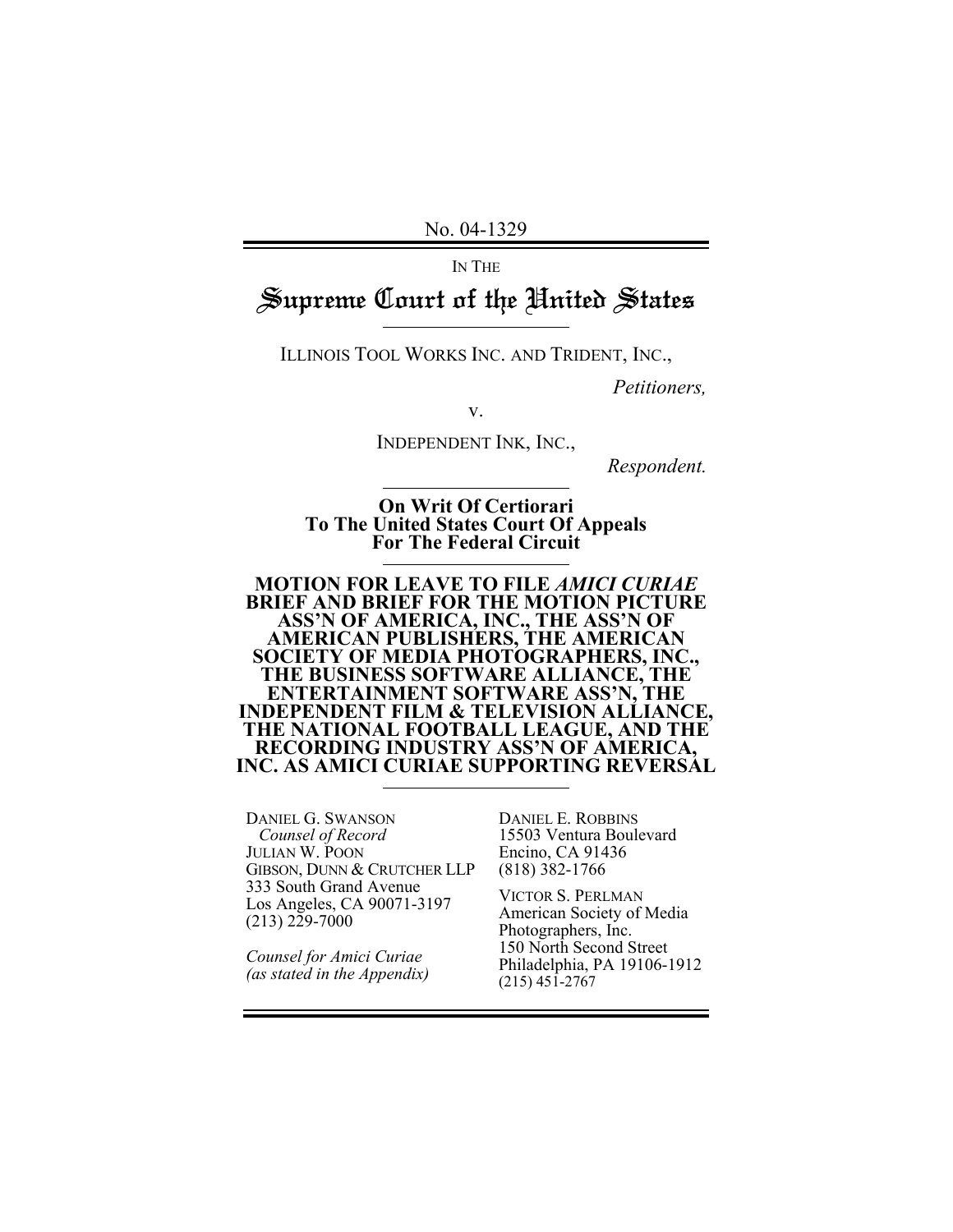### <span id="page-1-0"></span>**MOTION FOR LEAVE TO FILE** *AMICI CURIAE* **BRIEF**

Pursuant to this Court's Rule 37.3, the Motion Picture Association of America, Inc., the Association of American Publishers, the American Society of Media Photographers, Inc., the Business Software Alliance, the Entertainment Software Association, the Independent Film & Television Alliance, the National Football League, and the Recording Industry Association of America, Inc. (collectively, "*Amici*") hereby respectfully move for leave to file the attached *amici curiae* brief supporting reversal of the Federal Circuit's judgment in this case. The consent of counsel of record for the petitioner has been obtained. The consent of counsel of record for the petitioner was requested but no response has yet been received.

The interest of *Amici* in this case arises from their ownership of a significant number of copyrights, patents, and other forms of intellectual property. *Amici* are in a position to provide the Court with a broader perspective as to the propriety, and the economic and other implications, of the ruling of the Federal Circuit below that "the Supreme Court cases in this area squarely establish that patent and copyright tying, unlike other tying cases, do not require an affirmative demonstration of market power. Rather, . . . the necessary market power to establish a section 1 violation is presumed." 396 F.3d 1342, 1348-49 (Fed. Cir. 2005).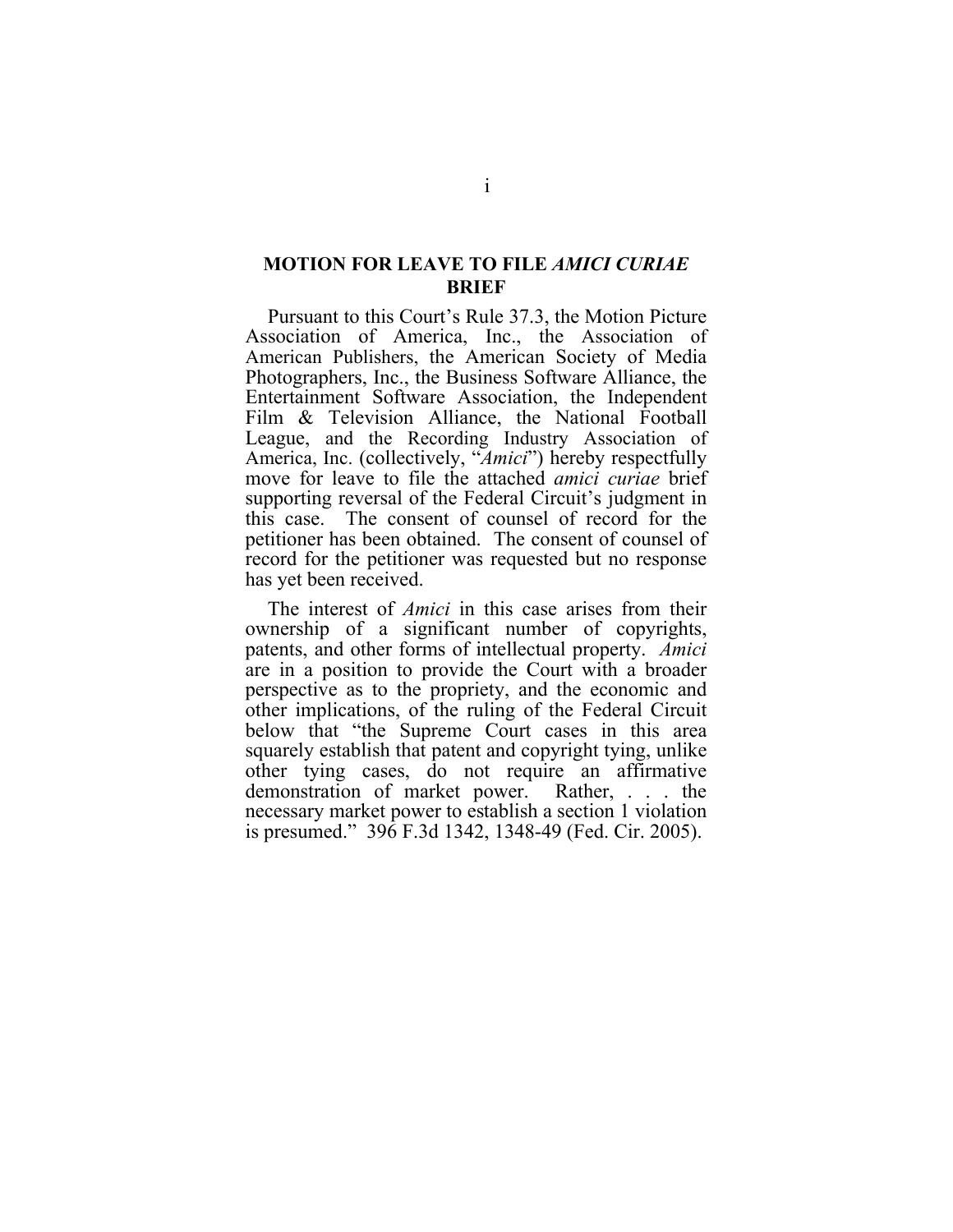#### **QUESTION PRESENTED**

<span id="page-2-0"></span>Whether, in an action under Section 1 of the Sherman Act, 15 U.S.C. § 1, alleging that the defendant engaged in unlawful tying by conditioning a patent license on the licensee's purchase of a non-patented good, the plaintiff must prove as part of its affirmative case that the defendant possessed market power in the relevant market for the tying product, or market power instead is presumed based solely on the existence of the patent on the tying product.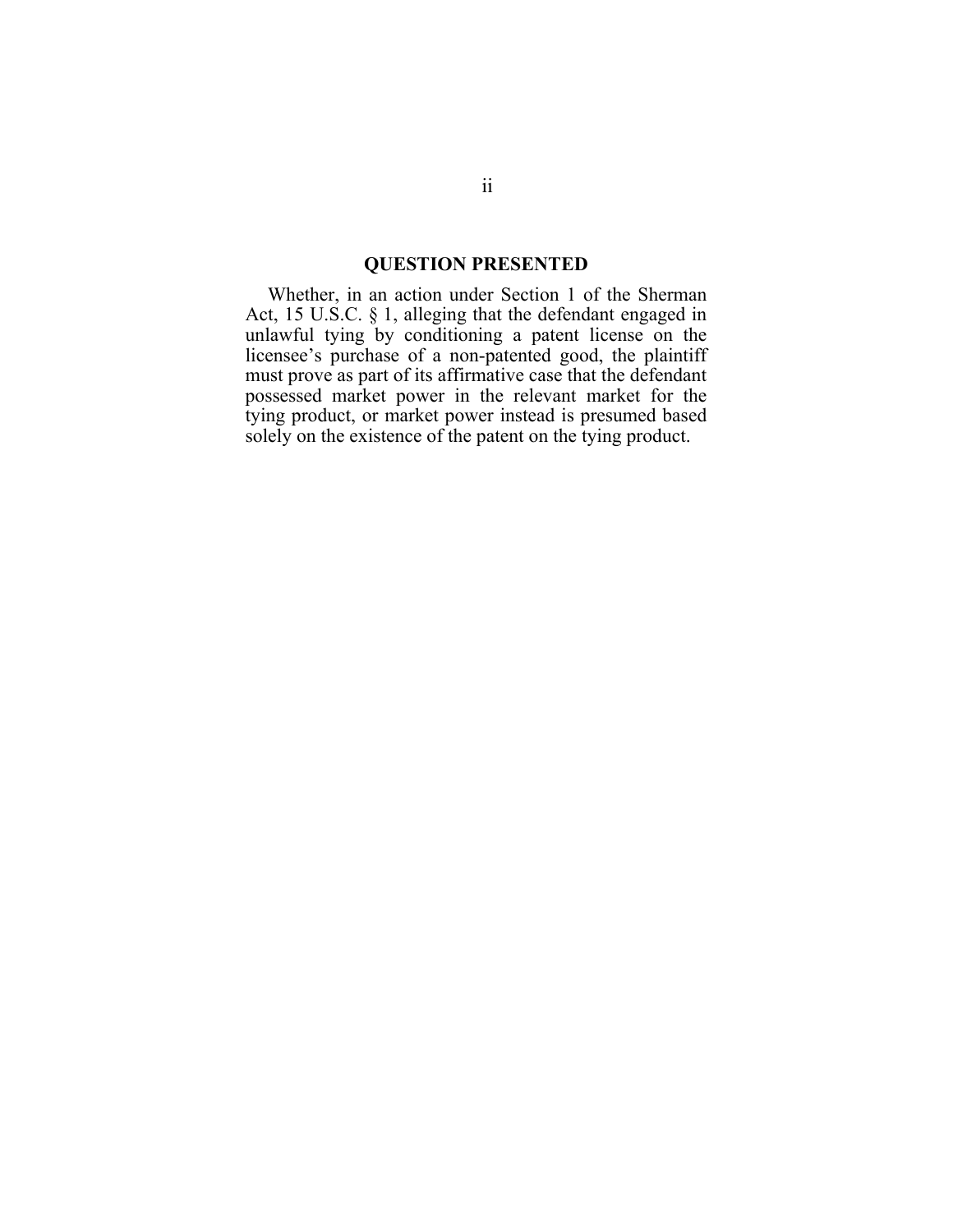## **TABLE OF CONTENTS**

<span id="page-3-0"></span>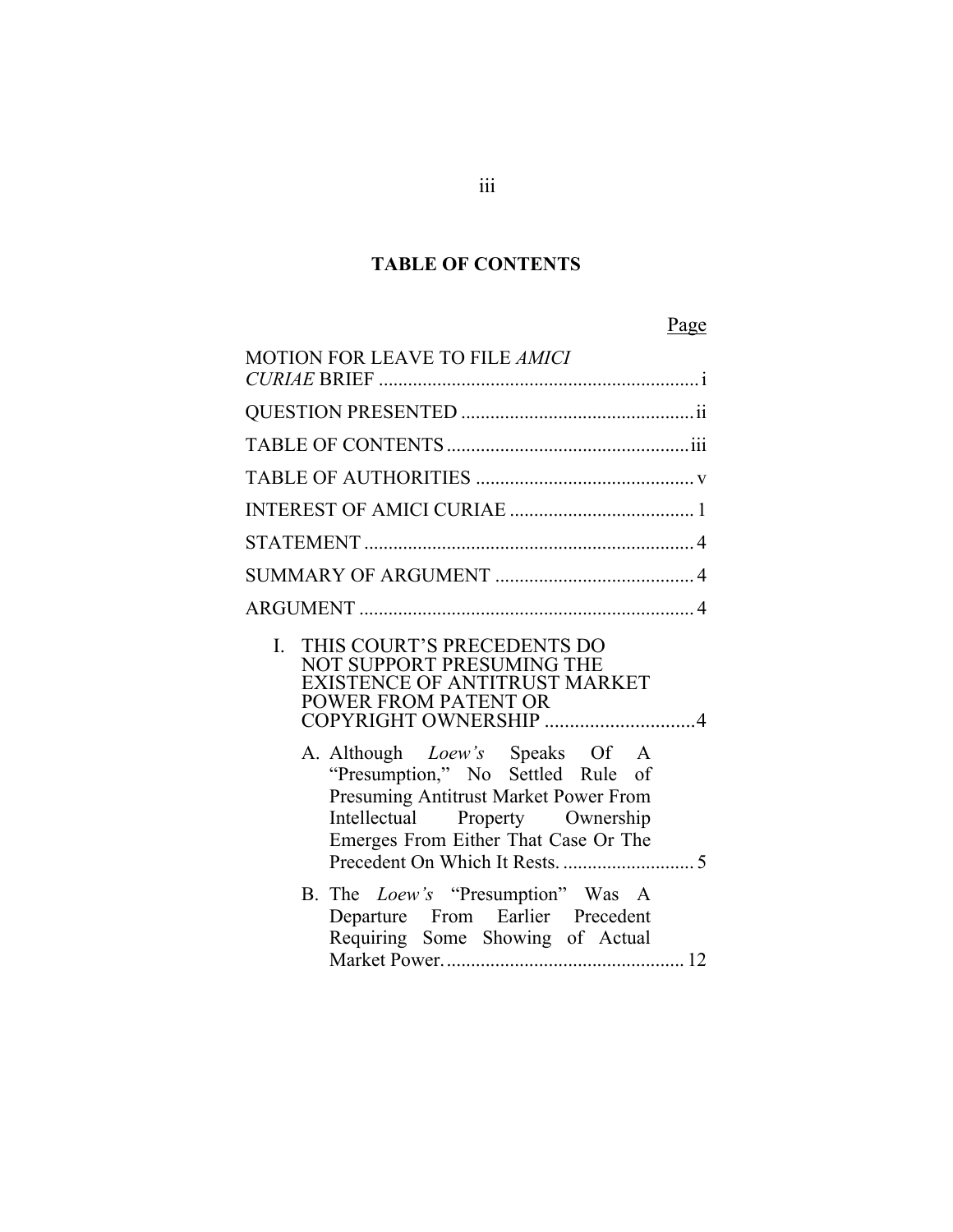| C. The <i>Loew's</i> Presumption Has No Place<br>In This Court's Modern Approach to                                                                                                                |
|----------------------------------------------------------------------------------------------------------------------------------------------------------------------------------------------------|
|                                                                                                                                                                                                    |
| <b>II. A PRESUMPTION OF MARKET</b><br><b>POWER BASED SOLELY ON</b><br><b>OWNERSHIP OF INTELLECTUAL</b><br>PROPERTY FINDS NO SUPPORT IN<br>MODERN ECONOMIC THEORY OR<br>ACTUAL MARKET EXPERIENCE 18 |
| A. The <i>Loew's</i> Presumption Conflicts With<br>This Court's Consistent Requirement<br>That Antitrust Presumptions Be Reliably<br>Anchored In Market Realities And                              |
| B. Presuming The Existence of Market<br>Power From the Mere Existence of A<br>Copyright or Patent Makes No<br>Economic Sense And Finds No                                                          |
|                                                                                                                                                                                                    |
|                                                                                                                                                                                                    |
|                                                                                                                                                                                                    |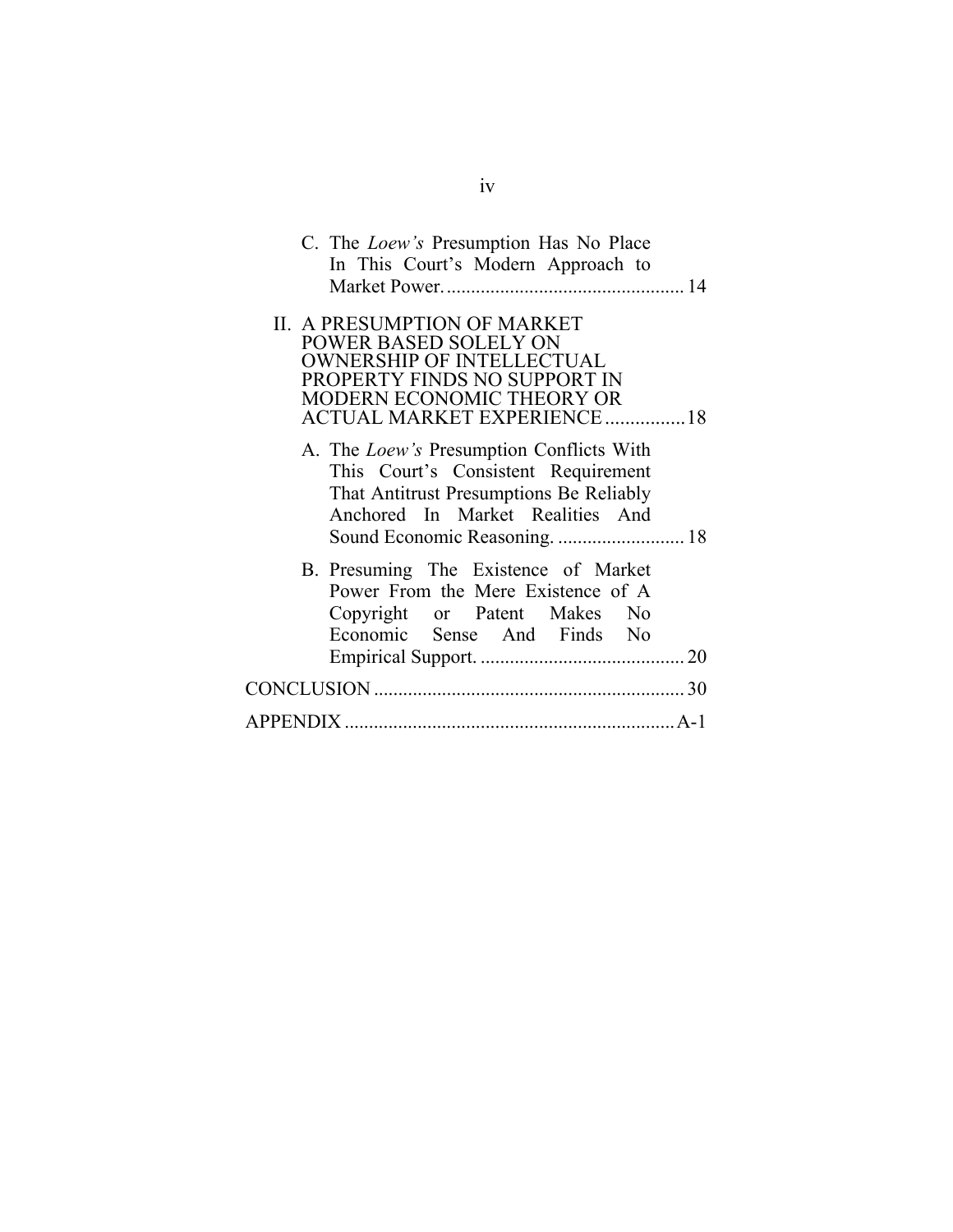## <span id="page-5-0"></span>**TABLE OF AUTHORITIES**

Page(s)

# **Cases**

| Butterworth v. United States, 112 U.S. 50      |  |
|------------------------------------------------|--|
|                                                |  |
| Cal. Dental Ass'n v. Fed. Trade Comm'n, 526    |  |
|                                                |  |
| Carbice Corp. v. American Patents              |  |
| Development Corp., 283 U.S. 27 (1931)7         |  |
| Cont'l T.V., Inc. v. GTE Sylvania Inc., 433    |  |
|                                                |  |
| Copperweld Corp. v. Independence Tube          |  |
|                                                |  |
| Data General Corp. v. Digidyne Corp., 473      |  |
|                                                |  |
| Eastman Kodak Co. v. Image Technical           |  |
|                                                |  |
|                                                |  |
| Ethyl Gasoline Corp. v. United States, 309     |  |
|                                                |  |
| Fortner Enters., Inc. v. United States Steel   |  |
|                                                |  |
| International Business Machines Corp. v.       |  |
|                                                |  |
| International Salt Co. v. United States, 332   |  |
|                                                |  |
| Jefferson Parish Hospital Dist. No. 2 v. Hyde, |  |
|                                                |  |
| Leitch Mfg. Co. v. Barber Co., 302 U.S. 458    |  |
|                                                |  |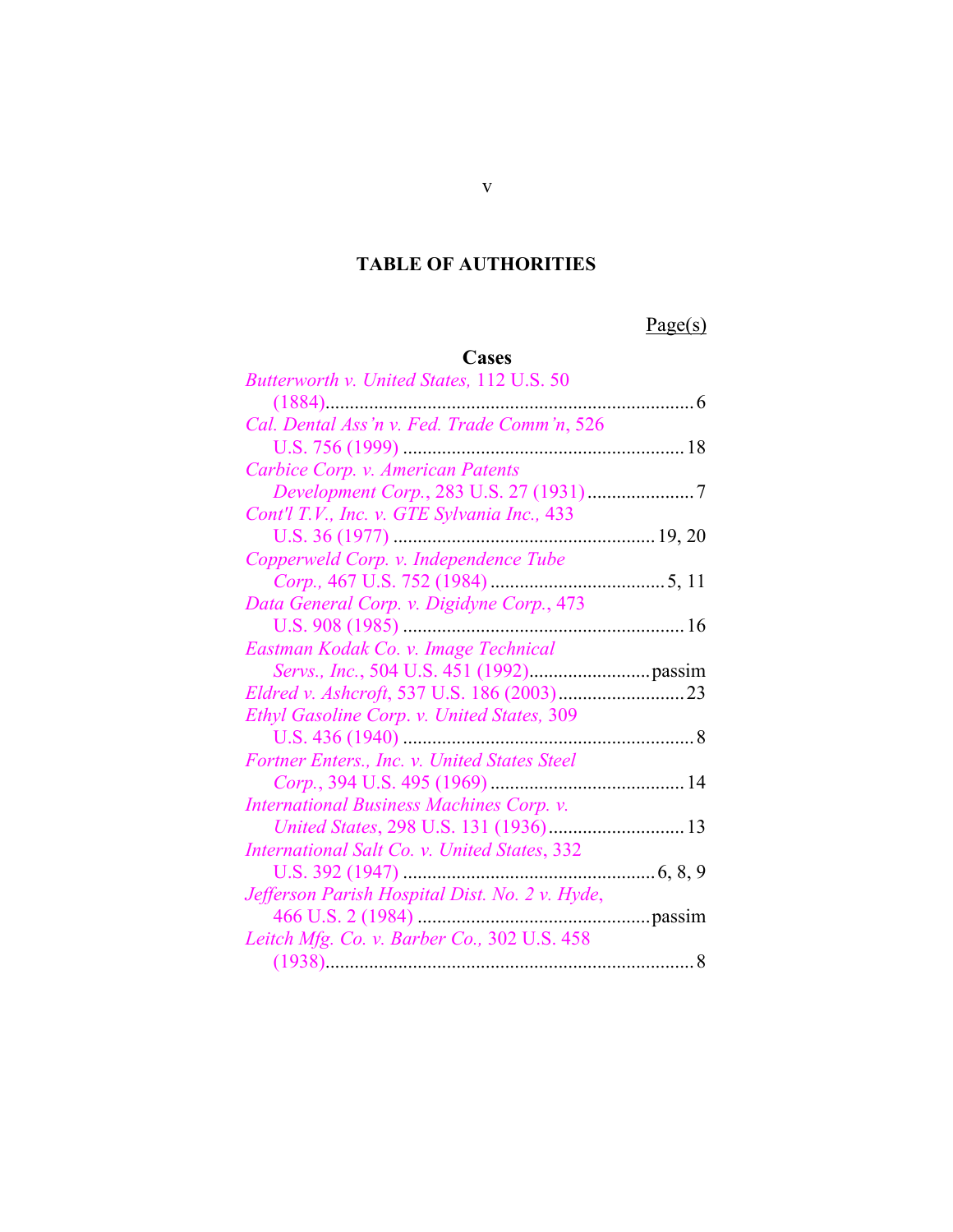| Mercoid Corp. v. Mid-Continent Inv. Co., 320  |        |
|-----------------------------------------------|--------|
|                                               |        |
| Morton Salt Co. v. G.S. Suppiger Co., 314     |        |
|                                               |        |
| Motion Picture Patents Co. v. Universal Film  |        |
|                                               |        |
| <i>NCAA v. Board of Regents, 468 U.S. 85</i>  |        |
|                                               |        |
| Northern Pacific R. Co. v. United States, 356 |        |
|                                               |        |
| Spectrum Sports, Inc. v. McQuillan, 506 U.S.  |        |
| 447 (1993)                                    |        |
| Standard Sanitary Mfg. Co. v. United States,  |        |
|                                               |        |
| United Shoe Mach. Co. v. United States, 258   |        |
|                                               |        |
| United States Steel Corp. v. Fortner Enters., |        |
|                                               |        |
| United States v. E. I. duPont de Nemours &    |        |
|                                               |        |
| United States v. Loew's, Inc., 371 U.S. 38    |        |
|                                               |        |
| United States v. Paramount Pictures, 334 U.S. |        |
|                                               |        |
| United States v. Paramount Pictures, Inc., 66 |        |
|                                               |        |
| United States v. Paramount Pictures, Inc., 70 |        |
|                                               |        |
| Walker Process Equip., Inc. v. Food Mach. &   |        |
|                                               | 25, 26 |
| Will v. Comprehensive Accounting Corp., 776   |        |
|                                               |        |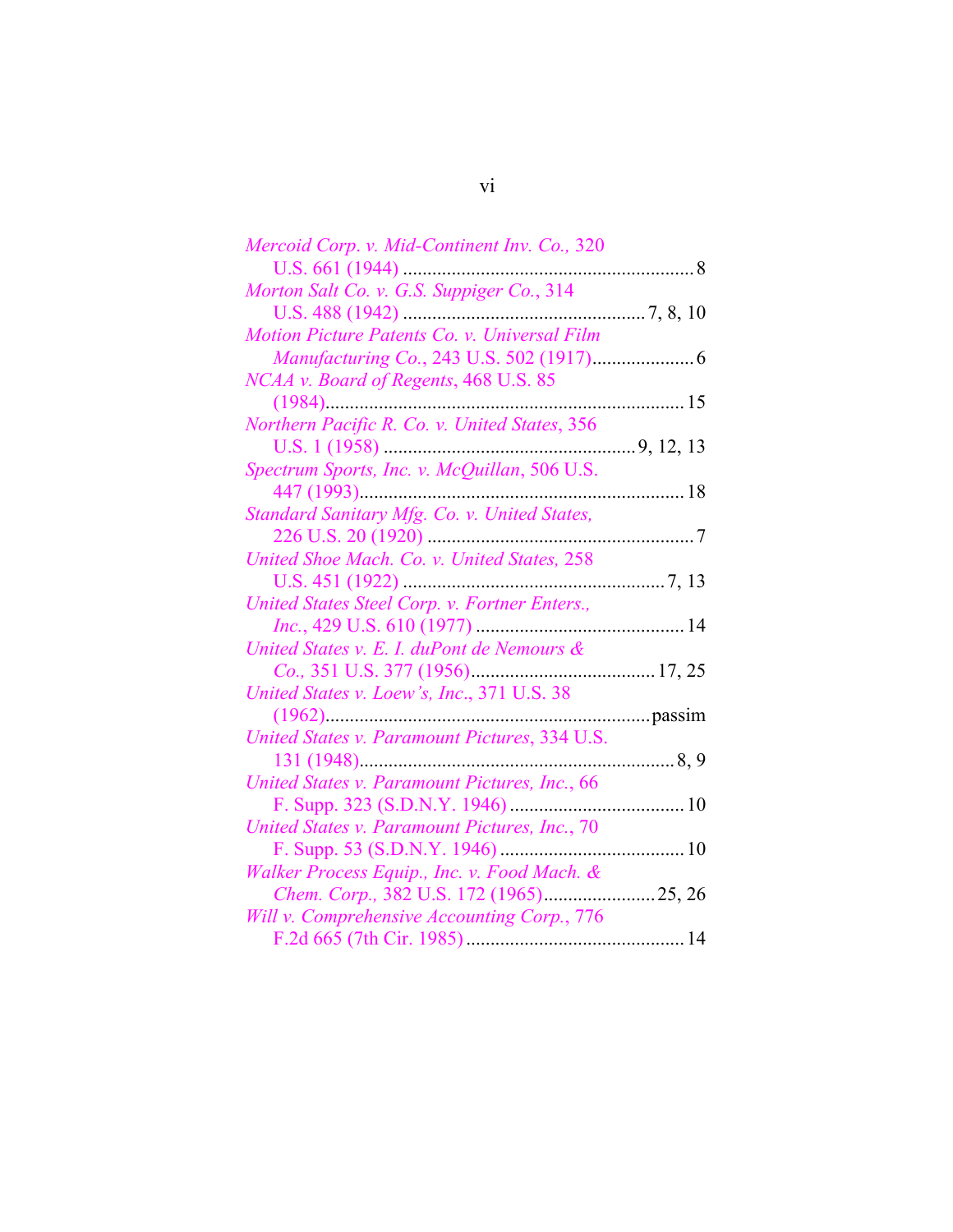# **Other Authorities**

| ADAM B. JAFFE & MANUEL TRAJTENBERG,         |
|---------------------------------------------|
| PATENTS, CITATIONS & INNOVATIONS            |
|                                             |
| <b>ANTITRUST LAW DEVELOPMENTS (5th ed.</b>  |
|                                             |
| FEDERAL TRADE COMMISSION, TO PROMOTE        |
| <b>INNOVATION: THE PROPER BALANCE OF</b>    |
| <b>COMPETITION AND PATENT LAW AND</b>       |
|                                             |
| HAL R. VARIAN, JOSEPH FARRELL & CARL        |
| <b>SHAPIRO, THE ECONOMICS OF</b>            |
| <b>INFORMATION TECHNOLOGY: AN</b>           |
|                                             |
| HERBERT HOVENKAMP, FEDERAL ANTITRUST        |
| POLICY: THE LAW OF COMPETITION AND          |
|                                             |
| HERBERT HOVENKAMP, MARK D. JANIS &          |
|                                             |
| MARK A. LEMLEY, IP AND ANTITRUST:           |
| AN ANALYSIS OF ANTITRUST PRINCIPLES         |
| <b>APPLIED TO INTELLECTUAL PROPERTY</b>     |
|                                             |
| Mark A. Lemley, Rational Ignorance at the   |
| Patent Office, 95 Nw. U. L. REV. 1495       |
|                                             |
| MCCARTHY ON TRADEMARKS AND UNFAIR           |
|                                             |
| PHILLIP E. AREEDA, HERBERT HOVENKAMP &      |
| EINER ELHAUGE, ANTITRUST LAW: AN            |
| <b>ANALYSIS OF ANTITRUST PRINCIPLES AND</b> |
|                                             |
| PHILLIP E. AREEDA, HERBERT HOVENKAMP,       |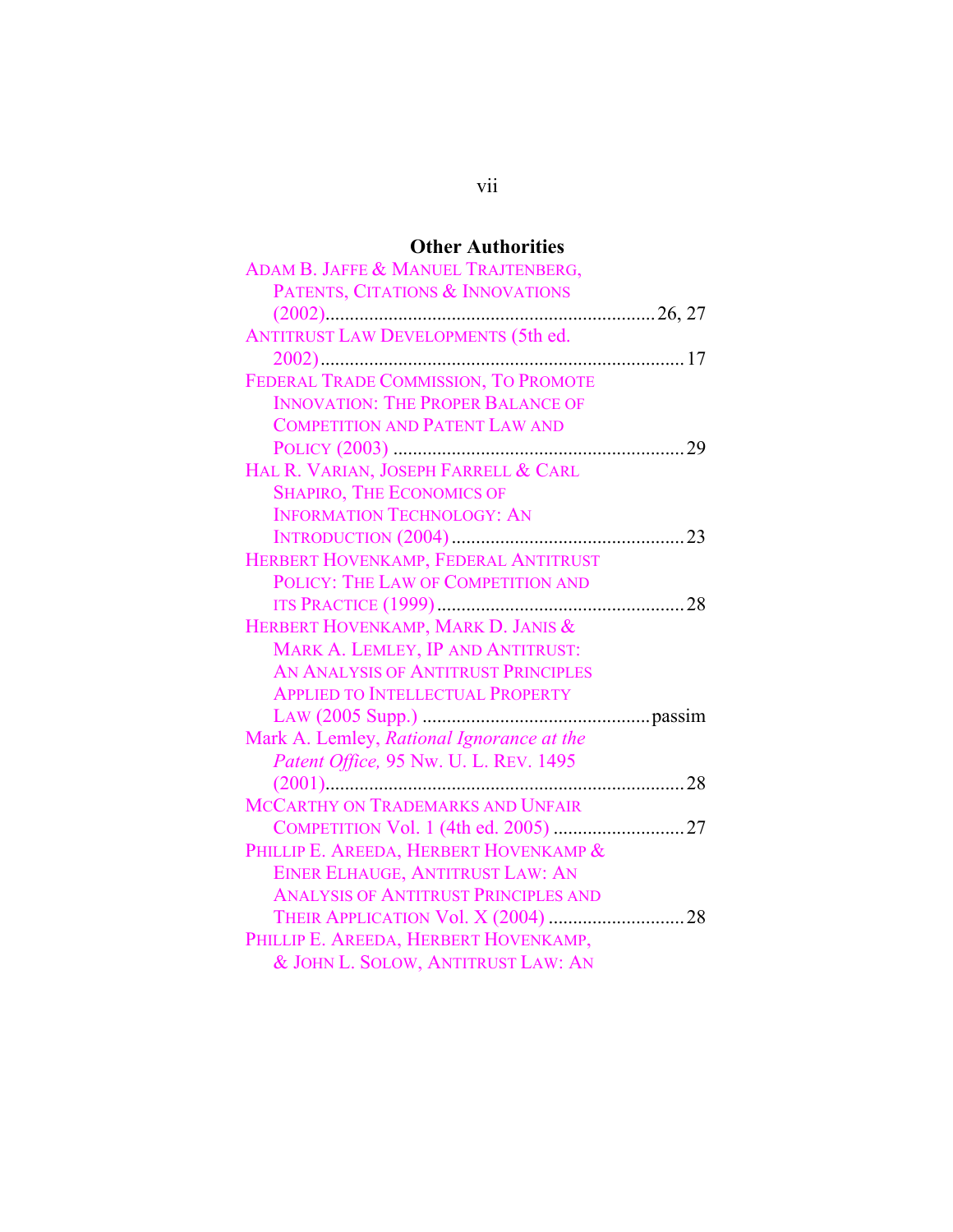| <b>ANALYSIS OF ANTITRUST PRINCIPLES AND</b><br>THEIR APPLICATION Vol. IIA (2d ed. 2004)24, 25, 27, 28 |
|-------------------------------------------------------------------------------------------------------|
| RICHARD A. POSNER, ANTITRUST LAW (2d ed.                                                              |
|                                                                                                       |
| ROBERT H. BORK, THE ANTITRUST PARADOX                                                                 |
| 29                                                                                                    |
| ROBERT L. HARMON, PATENTS AND THE                                                                     |
|                                                                                                       |
| ROGER D. BLAIR & THOMAS F. COTTER,                                                                    |
| <b>INTELLECTUAL PROPERTY: ECONOMIC AND</b>                                                            |
| <b>LEGAL DIMENSIONS OF RIGHTS AND</b>                                                                 |
|                                                                                                       |
| <b>SUZANNE SCOTCHMER, INNOVATION AND</b>                                                              |
|                                                                                                       |
| <b>U.S. COPYRIGHT OFFICE, ANNUAL REPORT OF</b>                                                        |
| THE REGISTER OF COPYRIGHTS 2004  26                                                                   |
| U.S. Department of Justice and Federal Trade                                                          |
| <b>Commission Antitrust Guidelines for the</b>                                                        |
| Licensing of Intellectual Property (1995)23, 25                                                       |
| <b>U.S. PATENT AND TRADEMARK OFFICE,</b>                                                              |
| PERFORMANCE AND ACCOUNTABILITY                                                                        |
|                                                                                                       |
| WILLIAM M. LANDES & RICHARD A. POSNER,                                                                |
| THE ECONOMIC STRUCTURE OF                                                                             |
| <b>INTELLECTUAL PROPERTY LAW (2003) 21, 27, 28</b>                                                    |
| William Montgomery, Note, The Presumption                                                             |
| of Economic Power for Patented and                                                                    |
| Copyright Products in Tying                                                                           |
| Arrangements, 85 COLUM. L. REV. 1140                                                                  |
|                                                                                                       |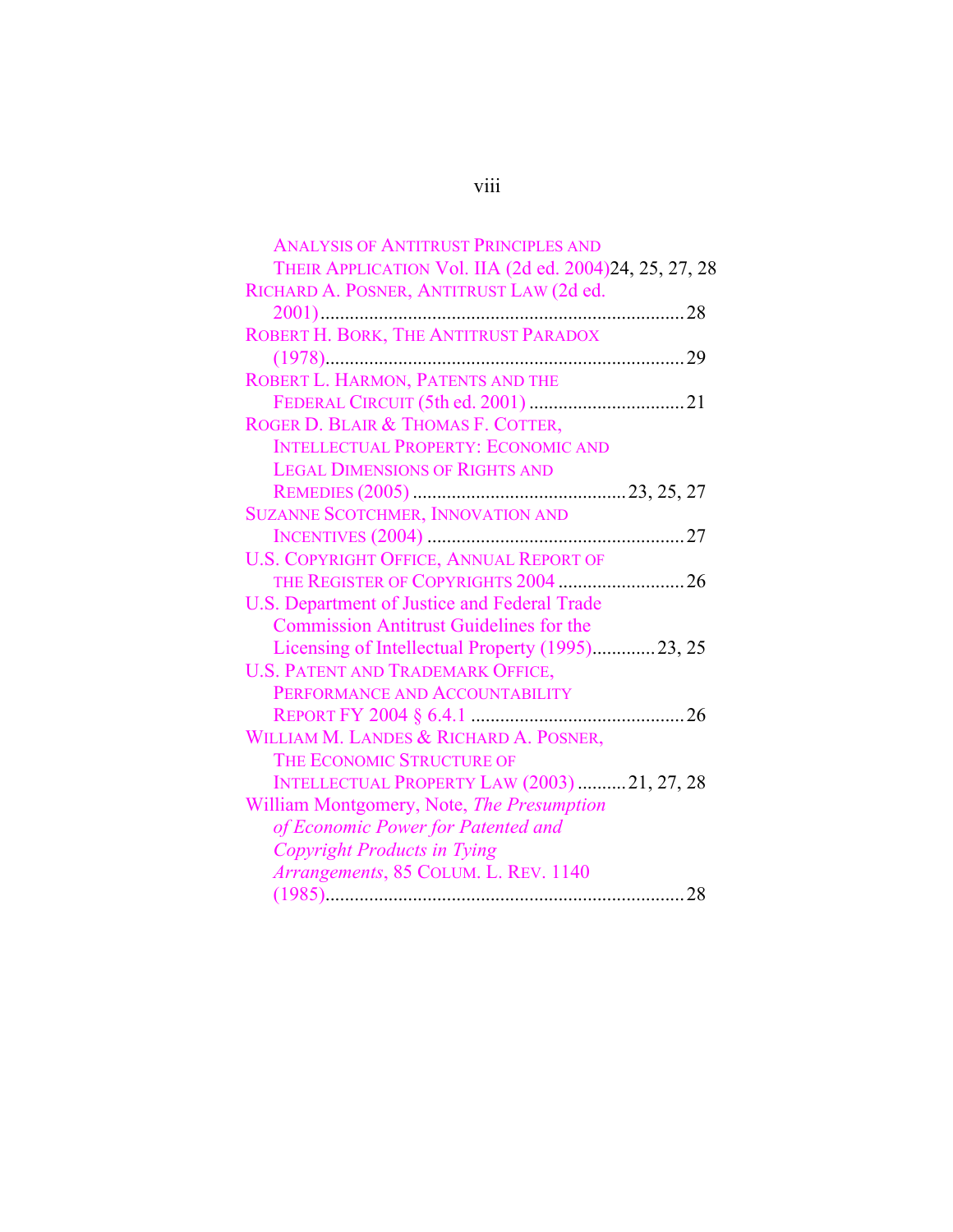### <span id="page-9-0"></span>**BRIEF FOR THE MOTION PICTURE ASSOCIATION OF AMERICA, INC., THE ASSOCIATION OF AMERICAN PUBLISHERS, THE AMERICAN SOCIETY OF MEDIA PHOTOGRAPHERS, INC., THE BUSINESS SOFTWARE ALLIANCE, THE ENTERTAINMENT SOFTWARE ASSOCIATION, THE INDEPENDENT FILM & TELEVISION ALLIANCE, THE NATIONAL FOOTBALL LEAGUE, AND THE RECORDING INDUSTRY ASSOCIATION OF AMERICA, INC.**

#### **INTEREST OF AMICI CURIA[E1](#page-9-1)**

The Motion Picture Association of America, Inc. ("MPAA") is a not-for-profit trade association founded in 1922 to address issues of concern to the United States motion picture industry. The MPAA's members produce and distribute copyrighted entertainment for theatrical, television and home video/DVD viewing, and own many patents related to methods utilized in creating or delivering such products.

The Association of American Publishers ("AAP") is the principal trade association for the U.S. book publishing industry with over 300 members, comprising most of the major commercial book publishers in the United States, as well as smaller and medium-sized houses, non-profit publishers, university presses and scholarly societies. The

<span id="page-9-1"></span><sup>1</sup> Pursuant to this Court's Rule 37.6, *amici* states that this brief was not authored in whole or in part by counsel for any party, and that no person or entity other than *amici* and their counsel made a monetary contribution to the preparation or submission of this brief.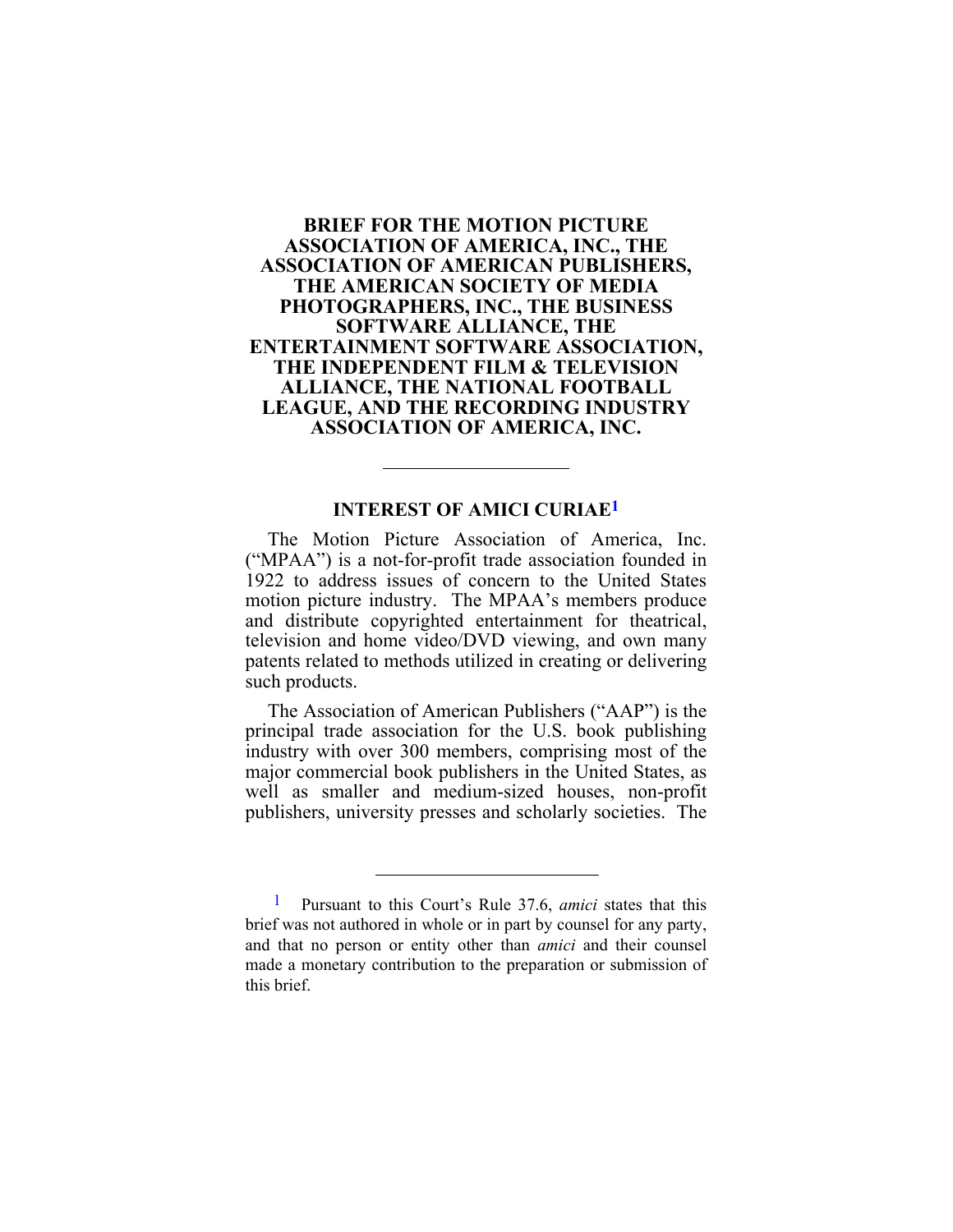AAP's members and affiliates own a substantial number of copyrights.

The American Society of Media Photographers, Inc. (ASMP) is a  $\S501(c)(6)$  not-for-profit trade association. ASMP was established in 1944 and is the world's largest association whose primary mission is to protect and promote the interests of professional photographers who earn their livings by making copyrighted photographs intended for publication in the various media.

The Business Software Alliance is the foremost organization dedicated to promoting a safe and legal digital world. BSA is the voice of the world's commercial software industry and its hardware partners before governments and in the international marketplace. Its members represent one of the fastest growing industries in the world. BSA programs foster technology innovation through education and policy initiatives that promote copyright protection, cyber security, trade and ecommerce. BSA members include Adobe, Apple, Autodesk, Avid, Bentley Systems, Borland, Cadence Design Systems, Cisco Systems, CNC Software/Mastercam, Dell, Entrust, HP, IBM, Intel, Internet Security Systems, Macromedia, McAfee, Microsoft, PTC, RSA Security, SAP, SolidWorks, Sybase, Symantec, The MathWorks, UGS and VERITAS Software.

The Entertainment Software Association ("ESA") is the U.S. trade association dedicated to serving the business and public affairs needs of companies that publish copyrighted video games for game consoles, personal computers, handheld devices, and the Internet. The ESA works to protect the intellectual property interests of its members through, among other things, a worldwide antipiracy program designed to combat piracy of entertainment software. ESA members collectively account for more than 90 percent of the \$7 billion in entertainment software sales in the United States in 2003,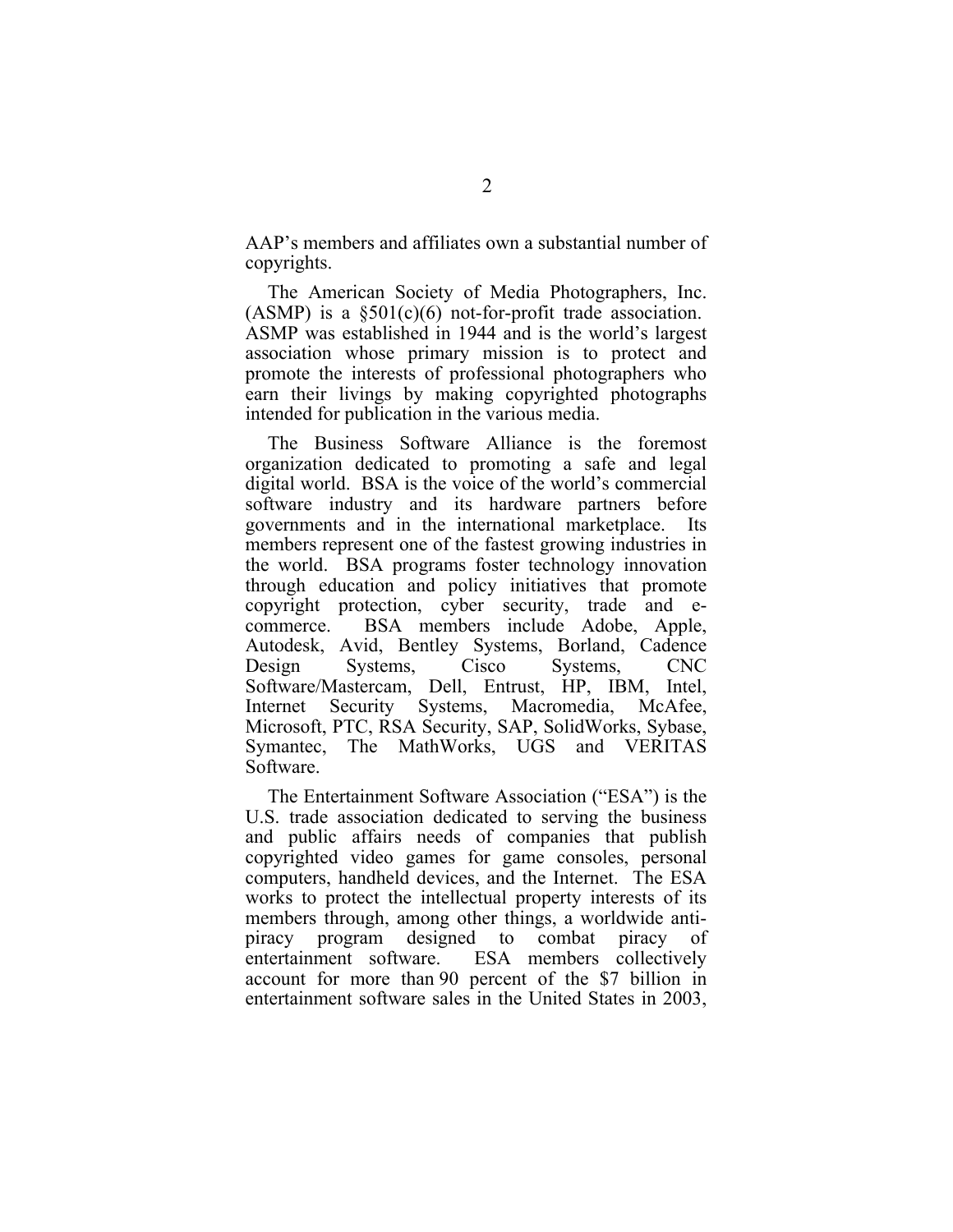and billions more in export sales of American-made entertainment software.

The Independent Film & Television Alliance (IFTA) is the trade association representing over 150 independent producers and distributors of copyrighted motion pictures and television programming, as well as affiliated financial institutions that provide funding for independent production. IFTA is also the owner of the American Film Market, the largest commercial film market in the world.

The National Football League is an unincorporated association of thirty-two Member Clubs, each of which owns and operates a professional football team. The NFL is responsible for the production of and/or owns the copyright in various audio and video products that are marketed to the public.

The Recording Industry Association of America, Inc. ("RIAA") is a nonprofit trade group that represents the United States sound recording industry. Its mission is to foster a business and legal climate that supports and promotes its members' creative and financial vitality. RIAA members create, manufacture and/or distribute copyrighted sound recordings that are sold throughout the United States.

The interest of *Amici* in this case arises from their ownership of a significant number of copyrights, patents, and other forms of intellectual property ("IP"). *Amici*, as a diverse group of IP owners, are in a position to provide the Court with a broader perspective as to the propriety, and the economic and other implications, of the ruling of the Federal Circuit below that "the Supreme Court cases in this area squarely establish that patent and copyright tying, unlike other tying cases, do not require an affirmative demonstration of market power. Rather, . . . the necessary market power to establish a section 1 violation is presumed." 396 F.3d 1342, 1348-49 (Fed. Cir. 2005).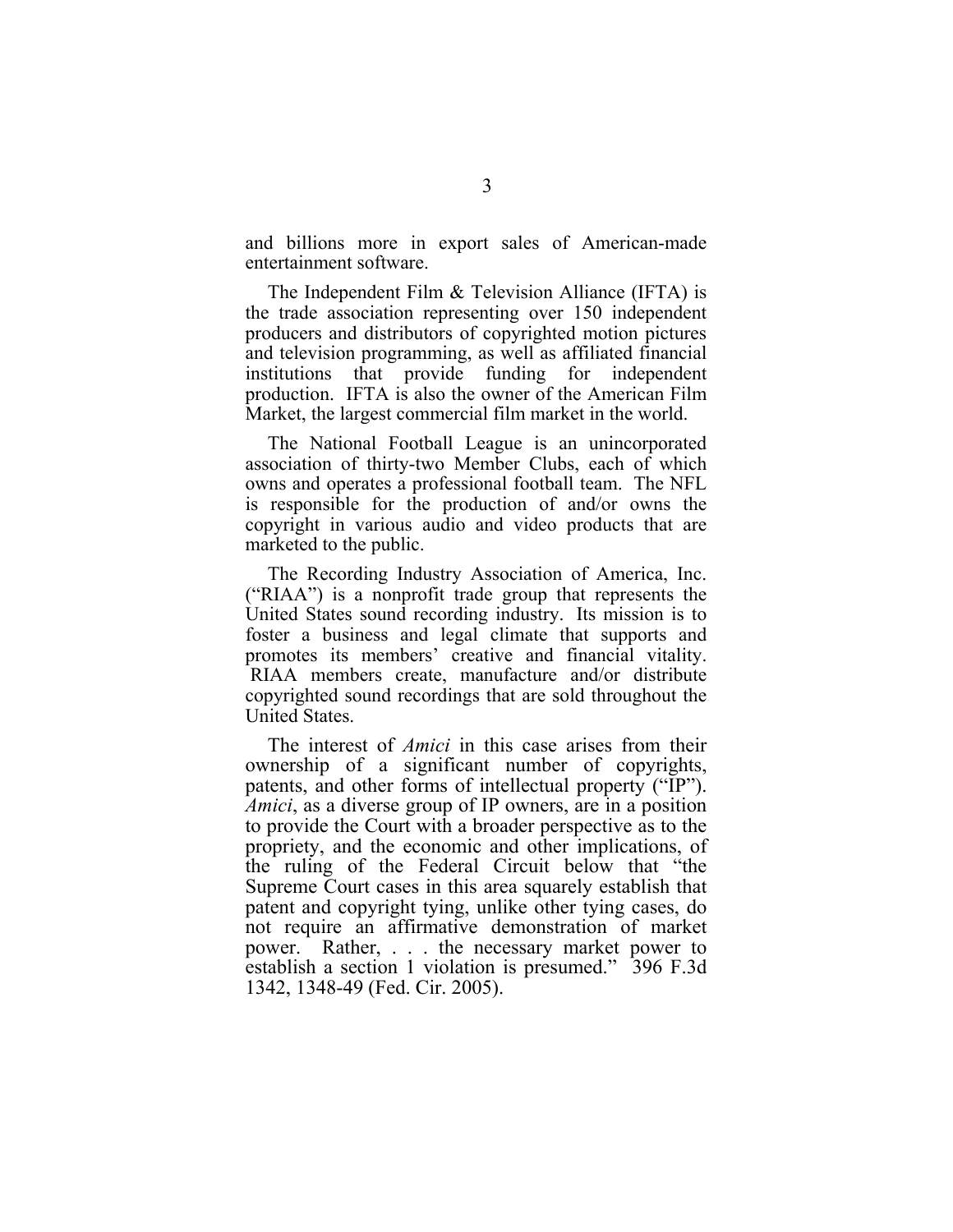#### **STATEMENT**

<span id="page-12-0"></span>*Amici* adopt the Statement of the Case presented by the Petitioner.

### **SUMMARY OF ARGUMENT**

This Court should decline to presume that antitrust market power arises from the mere ownership of intellectual property rights, whether patents or copyrights. Although such a presumption was articulated in *United States v. Loew's, Inc*., 371 U.S. 38 (1962), the *Loew's* "presumption" is not grounded in this Court's earlier precedents or its modern market power jurisprudence. Moreover, the *Loew's* presumption clashes with this Court's teaching that antitrust presumptions should reflect market realities and sound economic reasoning. Accordingly, the Court should abandon the *Loew's* presumption for patents, and, as well, for copyrights and other intellectual property.

### **ARGUMENT**

#### **I. THIS COURT'S PRECEDENTS DO NOT SUPPORT PRESUMING THE EXISTENCE OF ANTITRUST MARKET POWER FROM PATENT OR COPYRIGHT OWNERSHIP**

The Federal Circuit averred below that "the Supreme Court has held that there is a presumption of market power in patent tying cases, and we are obliged to follow the Supreme Court's direction," despite "heavy criticism" and although "[t]he time may have come to abandon the doctrine." 396 F.3d at 1348-51. A presumption of market power based upon mere patent (or copyright) ownership, however, does *not* "find support in [this Court's] prior cases." *Jefferson Parish Hospital Dist. No. 2 v. Hyde*, 466 U.S. 2, 37-38 (1984) (O'Connor, J., concurring in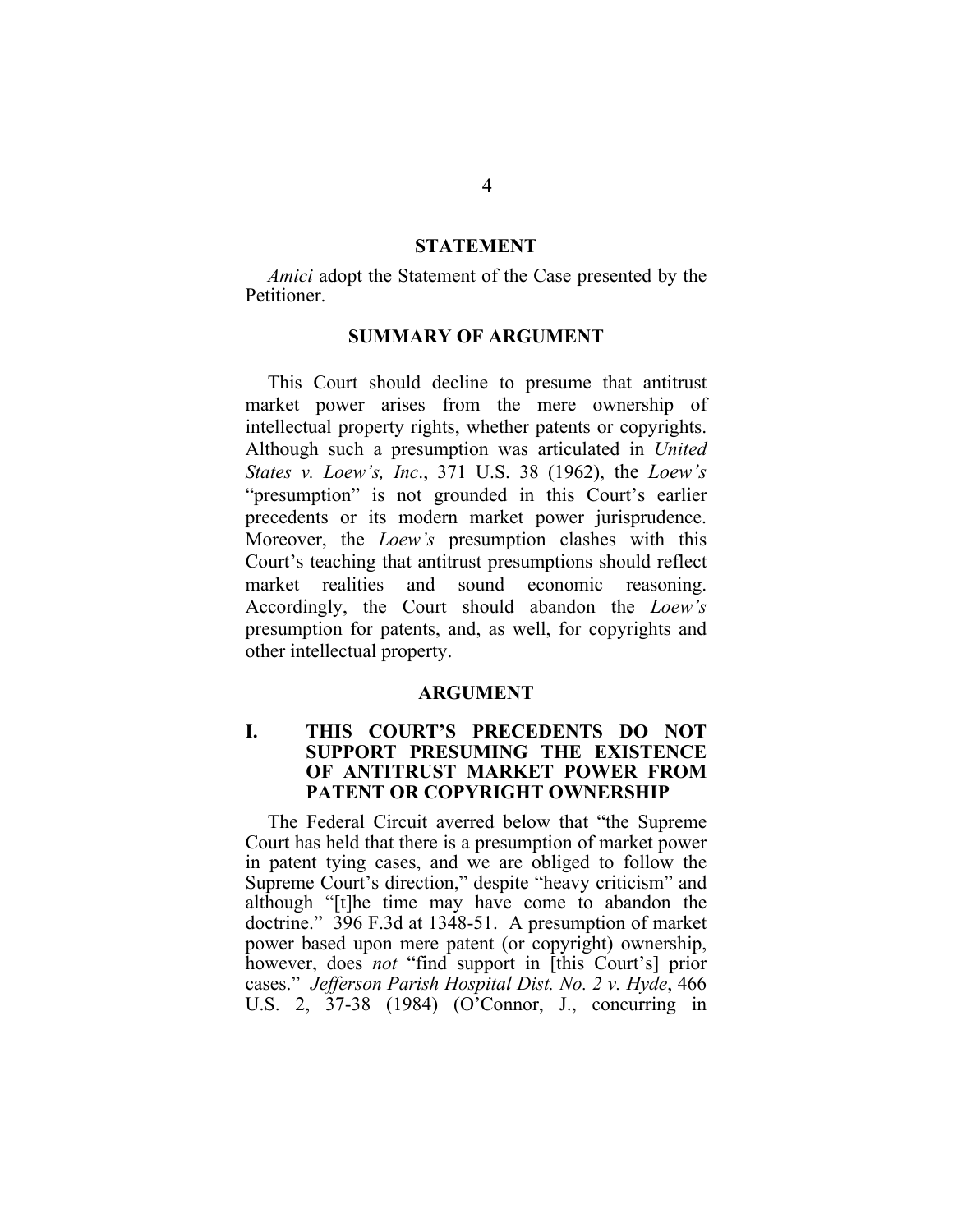<span id="page-13-0"></span>judgment, with Burger, C.J., Powell, Rehnquist, J.J.) (citations omitted). This Court "has never adopted a general presumption that any kind of IP right, including patents, confers significant power." HERBERT HOVENKAMP, MARK D. JANIS & MARK A. LEMLEY, IP AND ANTITRUST: AN ANALYSIS OF ANTITRUST PRINCIPLES APPLIED TO INTELLECTUAL PROPERTY LAW § 4.2e1 (2005 Supp.). While declarations on this subject appear in a number of the Court's opinions, they spring from a narrow patent law doctrine, do not engage with antitrust concerns, and do not supply the pivot on which any of the Court's prior antitrust decisions has turned. As such, this Court is free to (and should) disapprove the market power presumption at issue here. *Cf. Copperweld Corp. v. Independence Tube Corp.,* 467 U.S. 752, 759-61, 777 (1984) (rejecting intra-enterprise conspiracy doctrine; "The doctrine derives from declarations in several of this Court's opinions. In no case has the Court considered the merits of the . . . doctrine in depth. Indeed, the concept arose from a far narrower rule. Although the Court has expressed approval of the doctrine on a number of occasions, a finding of intra-enterprise conspiracy was in all but perhaps one instance unnecessary to the result.").

### **A. Although** *Loew's* **Speaks Of A "Presumption," No Settled Rule of Presuming Antitrust Market Power From Intellectual Property Ownership Emerges From Either That Case Or The Precedent On Which It Rests.**

In *United States v. Loew's, Inc.*, 371 U.S. 38, 45 (1962), this Court stated that the "requisite economic power" in a tying case "is presumed when the tying product is patented or copyrighted." *Loew's* deemed this presumption to be an antitrust "principle" that "grew out of a long line of patent cases which had eventuated in the doctrine that a patentee who utilized tying arrangements would be denied all relief against infringements of his patent." *Id.* at 46. This *patent tying* doctrine, however, has no roots in *antitrust* law or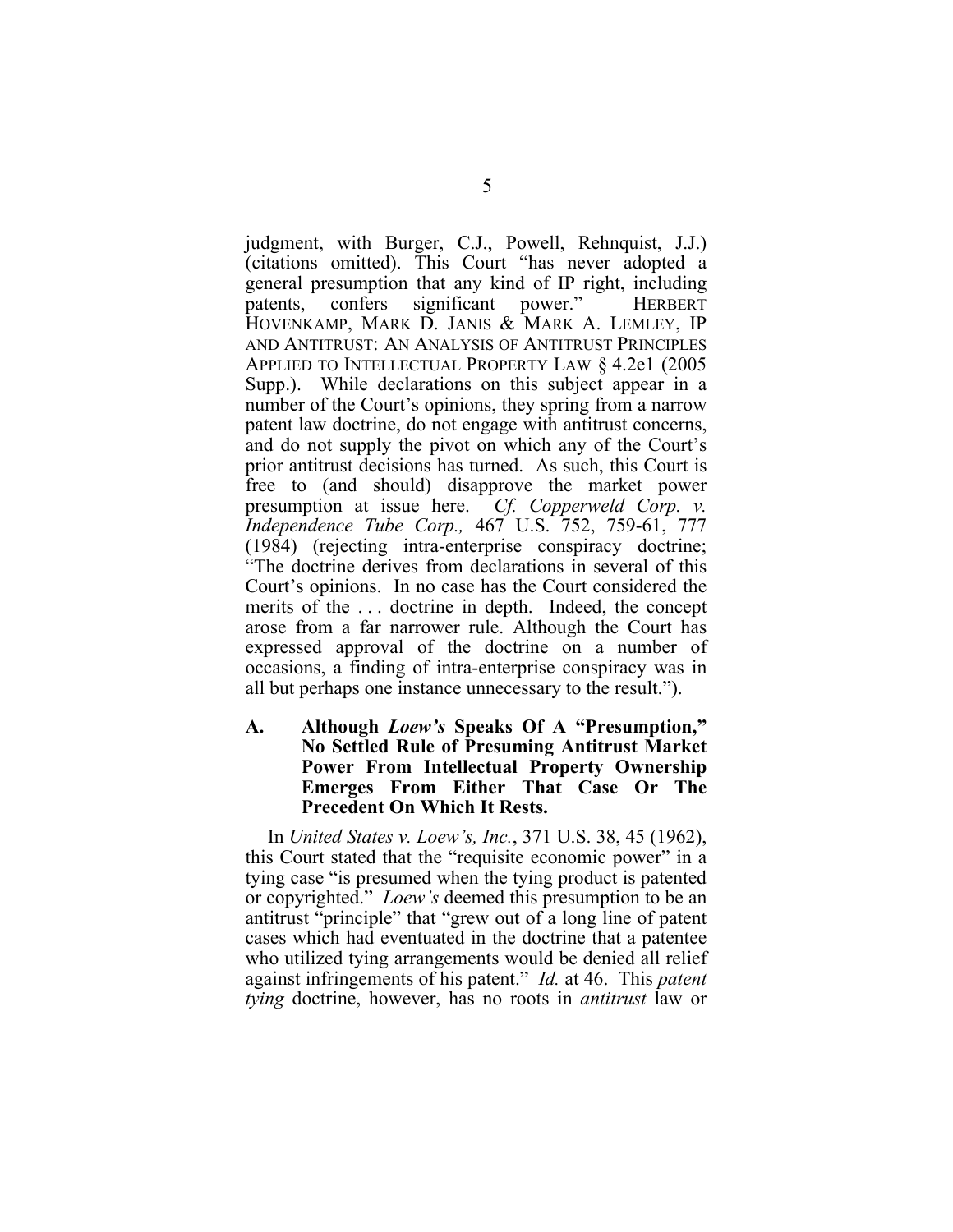concepts; its teachings regarding the scope of the "limited monopoly"2 granted under the Patent Act simply do not define the [e](#page-14-0)conomic circumstances when patents bestow monopoly or market power for purposes of the Sherman and Clayton Acts. And what is true of patents here is overwhelmingly the case for copyrights, which confer even more limited rights. *See infra,* at Section II.B. Thus, if *Loew's* is correct that the patent tying doctrine was transformed into a "principle" of presuming market power generally from intellectual property ownership — *Loew's* implies that the transformation occurred in *International Salt*, 332 U.S. 392 (1947), and *Paramount Pictures*, 334 U.S. 131 (1948), *see* 371 U.S. at 44-46 — it was a presumption ungrounded in antitrust jurisprudence. It was also unnecessary to the result in *Loew's* itself and in most if not all of the Court's prior antitrust cases.

1. The earliest patent tying case cited in *Loew's, Motion Picture Patents Co. v. Universal Film Manufacturing Co.*, 243 U.S. 502 (1917), was a patentinfringement suit in which the Court declined to find that plaintiff's patent on a film-projector machine had been infringed by defendants' refusal to use plaintiff's films, as required by the patent license agreement. *See id.* at 517- 19. In recognizing this misuse defense to a claim of patent infringement, the Court had no occasion, nor did it purport, to rely on the antitrust laws. Rather, it simply defined the statutory scope of the patent grant, and reasoned that enforcing the license restriction at issue would allow the plaintiff, "under color of its patent, . . . to . . . derive its profit, not from *the invention on which the law gives it a monopoly* but from the unpatented supplies with which it

<span id="page-14-0"></span><sup>2</sup> The Court's usage of the term "limited monopoly" to describe the rights conferred by a patent grant predates passage of the Sherman Act. *See Butterworth v. United States,* 112 U.S. 50, 58-59 (1884).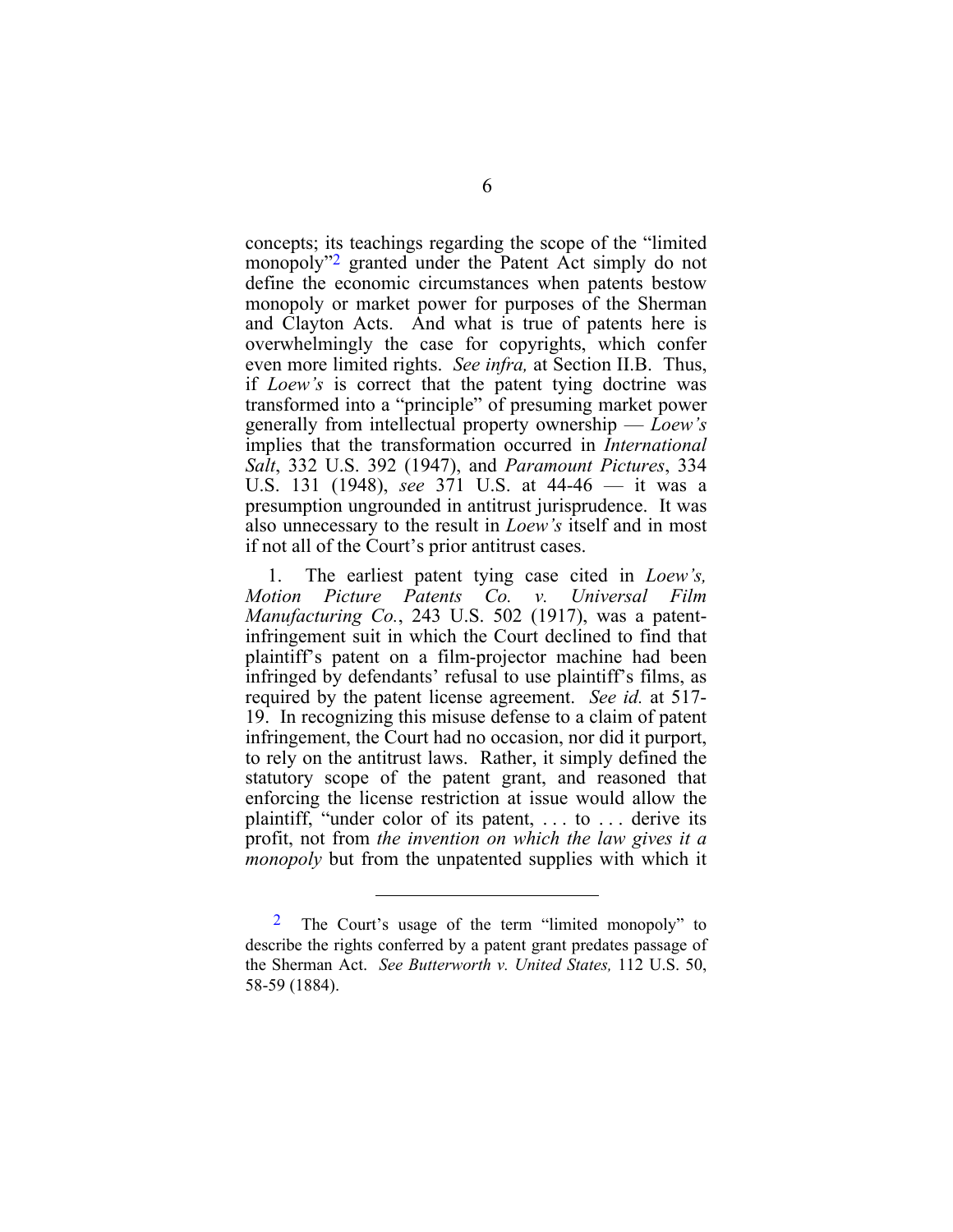is used, and which are wholly without the scope of the *patent monopoly*." *Id.* at 517 (emphasis added).

Similarly, in *Carbice Corp. v. American Patents Development Corp.*, 283 U.S. 27 (1931), another patent tying decision cited in *Loew's*, the Court dealt with "the limited scope of the *patent monopoly*," *id.* at 31 (citation omitted), and held that a patent owner "may not exact as the condition of a license that unpatented materials used in connection with the invention shall be purchased only from the licensor; and if it does so, relief against one who supplies such unpatented materials will be denied." *Id.* In *Carbice*, as in *Motion Picture Patents*, the only question before the Court was whether a defense to a claim of patent infringement should be recognized — whether courts should "deny relief against those who disregard the limitations sought to be imposed by the patentee beyond the legitimate scope of its monopoly." *Id.* at 32-33 & n.3 (noting that "[t]he patent grant is inherently limited").  $3$ 

<span id="page-15-0"></span><sup>3</sup> The *Carbice* Court briefly stated that the "present attempt is analogous to the use of a patent as an instrument for restraining commerce which was condemned, under the Sherman Anti-Trust Law, in *Standard Sanitary Mfg. Co. v. United States,* 226 U.S. 20 [(1920)]." *Carbice*, 283 U.S. at 34. *Standard Sanitary,* however, was a case condemning a cartel organized through sham patent licensing, holding merely that "[t]he added element of the patent in the case at bar cannot confer immunity." 226 U.S. at 48-49. *Carbice* suggested (in a footnote) that "[i]n such cases, the attempt to use the patent unreasonably to restrain commerce is not only beyond the scope of the grant, but also a direct violation of the Anti-Trust Acts." 283 U.S. at 34 n.4. For support, the Court cited, *inter alia, United Shoe Mach. Co. v. United States,* 258 U.S. 451 (1922), a Clayton Act §3 case involving patent tying where the Court did *not* presume market power from patent ownership. *See infra,* at Section I.B.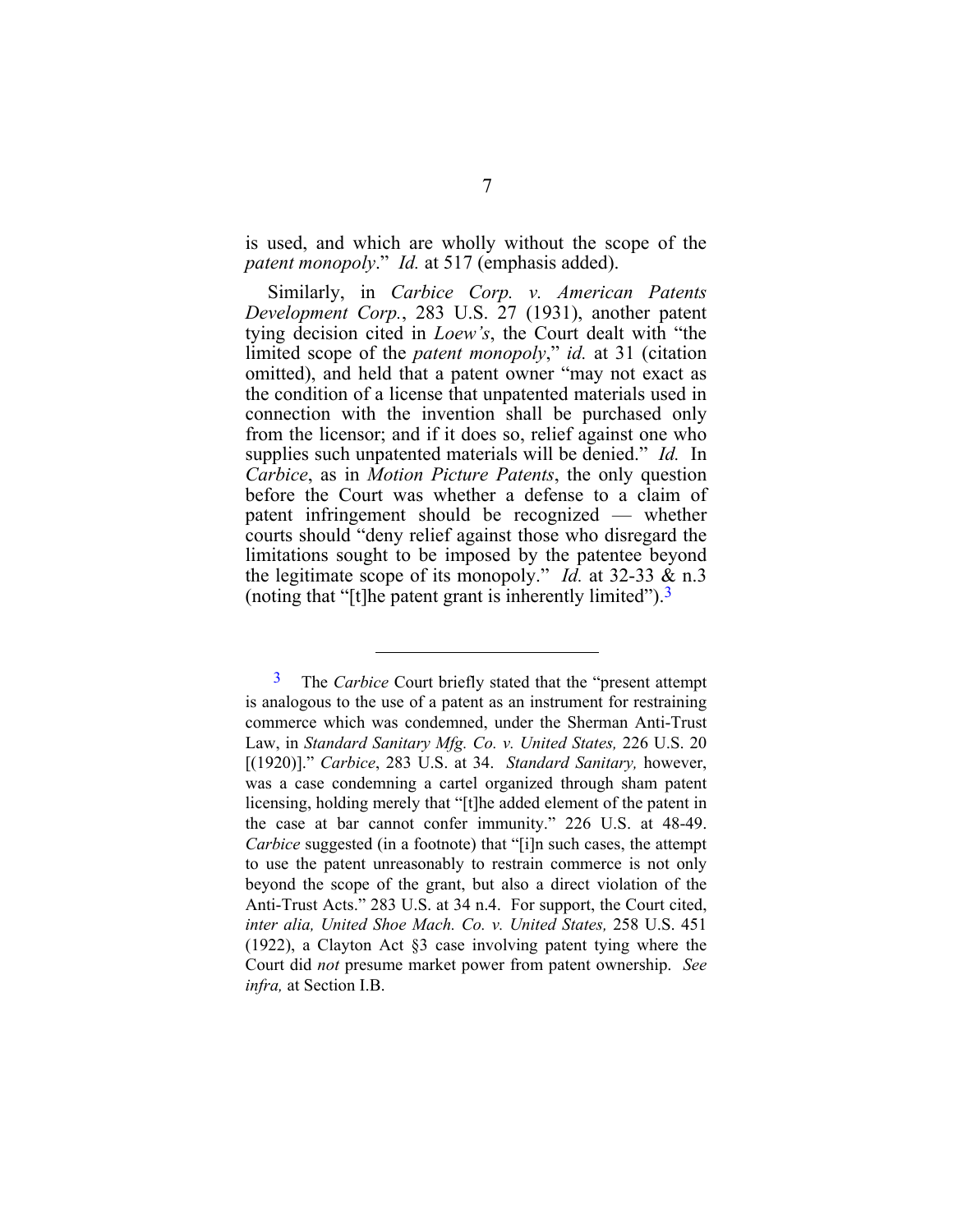The *Loew's* Court also relied on *Morton Salt Co. v. G.S. Suppiger Co.*, 314 U.S. 488 (1942), a decision that makes unmistakably clear the patent tying doctrine's lack of tethering to antitrust principles. In *Morton Salt*, the Court applied the doctrine in a patent case despite the fact that the Seventh Circuit below had required proof of tying under *antitrust* standards and despite the fact that "it did not appear that the use of [the] patent substantially lessened competition or tended to create a monopoly." *Id.* at 490 ("[T]he present suit is for infringement of a patent. The question we must decide is not necessarily whether respondent has violated the Clayton Act . . . ."); *see also id.* at 494 ("It is unnecessary to decide whether respondent has violated the Clayton Act  $\dots$ ."). Thus, by the late 1940s, the patent tying doctrine that had emerged from the "long line" of patent cases cited in *Loew's* was entirely divorced from antitrust principles and concepts (other than shared usage of the word "monopoly").<sup>4</sup>

2. Certainly, the two 1940s antitrust decisions on which *Loew's* principally rests, *International Salt*, 332 U.S. 392 (1947), and *Paramount Pictures*, 334 U.S. 131 (1948), contain no express reference to any IP-based market power

<span id="page-16-0"></span> $\frac{4}{1}$  This conclusion is not shaken by any of the three other decisions (in addition to *Motion Picture Patents, Carbice* and *Morton Salt*) from the "long line" of patent tying cases. *See Loew's,* 371 U.S. at 46. *Leitch Mfg. Co. v. Barber Co.,* 302 U.S. 458 (1938), was a patent case with no discussion of antitrust concepts. *Ethyl Gasoline Corp*. *v. United States,* 309 U.S. 436 (1940), although an antitrust case, involved not tying but vertical price fixing by a patent licensor and made only brief reference to the patent tying doctrine in the course of rejecting any notion that the price fixing at issue was immunized by patent ownership. *Id.* at 455-56. *Mercoid Corp*. *v. Mid-Continent Inv. Co.,* 320 U.S. 661 (1944), was a patent case involving only incidental procedural questions about an antitrust counterclaim.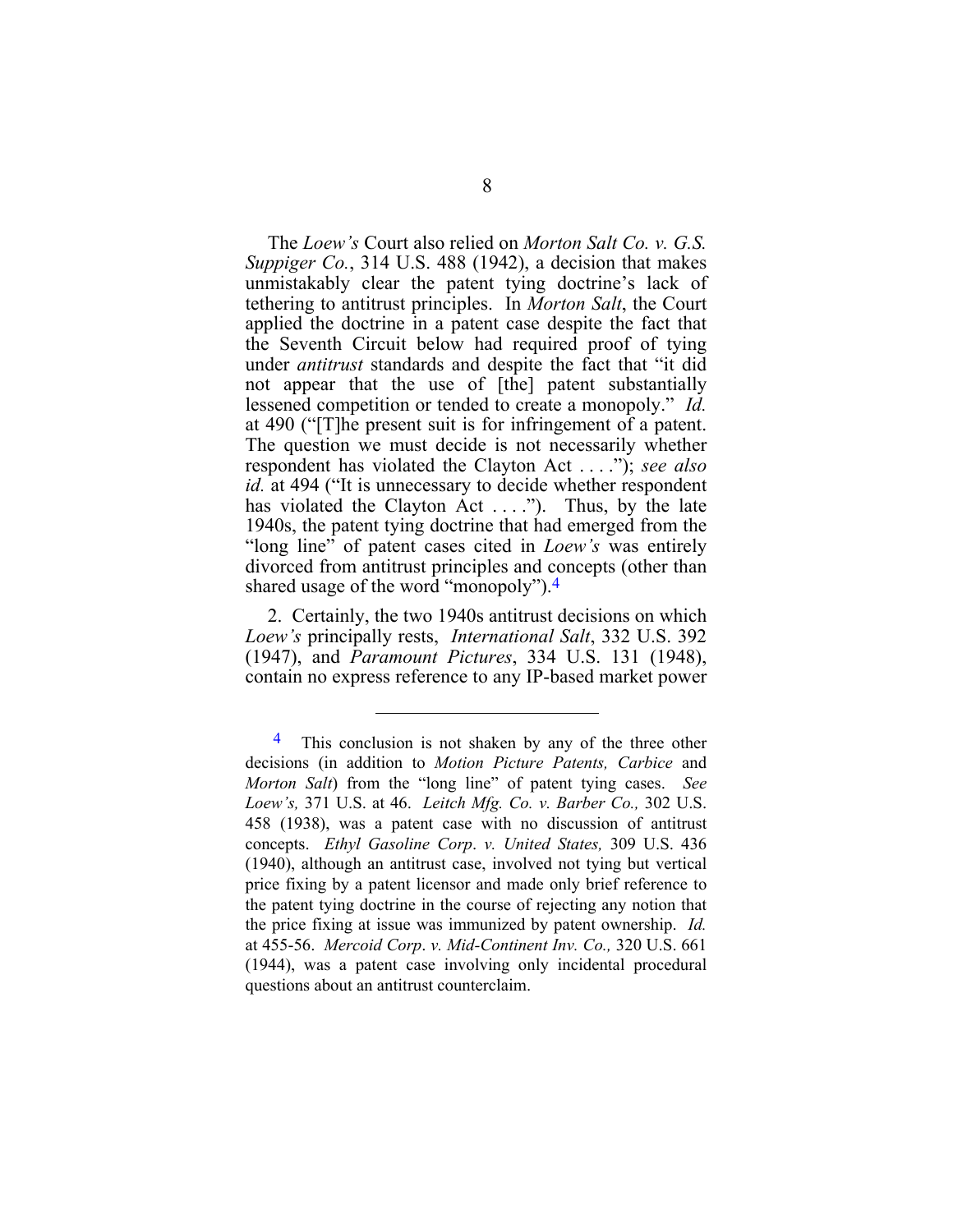"presumption" (the word is absent from both cases) and, even more significantly, provide no sound *antitrust* basis for any such presumption. Nor is it apparent that the outcome in either case hinged on an implicit presumption of market power, whether justified or not.

First, it is far from clear that *International Salt* even relied on the existence of a patent to presume or infer market power. The decision contains no discussion of market power as such, no invocation of the patent tying doctrine,[5](#page-17-0) and only a single reference to the "limited monopoly" that "appellant's patents confer" ("to restrain others from making, vending or using the patented machines"). 332 U.S. at 395. The Court did state that defendant's "patents afford no *immunity* from the anti-trust laws," *id.* at 396 (emphasis added), but a presumption of market power does not follow from this premise*.*[6](#page-17-1) Indeed, as discussed *infra,* at Section I.B, in *Northern Pacific R. Co. v. United States*, 356 U.S. 1, 9 (1958), it was said that "[i]n arriving at its decision in *International Salt* the Court placed no reliance on the fact that a patent was involved nor did it give the slightest intimation that the outcome would have been any different if that had not been the case."

<span id="page-17-0"></span><sup>&</sup>lt;sup>5</sup> "The 'patent misuse' doctrine may have influenced the Court's willingness to strike down the arrangement at issue in *International Salt* . . ., although the Court did not cite the doctrine in that case." *Jefferson Parish*, 466 U.S. at 37-38 n.7 (O'Connor, J., concurring in judgment).

<span id="page-17-1"></span> $\frac{6}{1}$  In the next paragraph, the Court explained that "[t]he volume of business affected by these contracts cannot be said to be insignificant or insubstantial and the tendency of the arrangement to accomplishment of monopoly seems obvious," 332 U.S. at 396, but if it was patent ownership that made this "tendency . . . seem. obvious," the Court did not say so explicitly.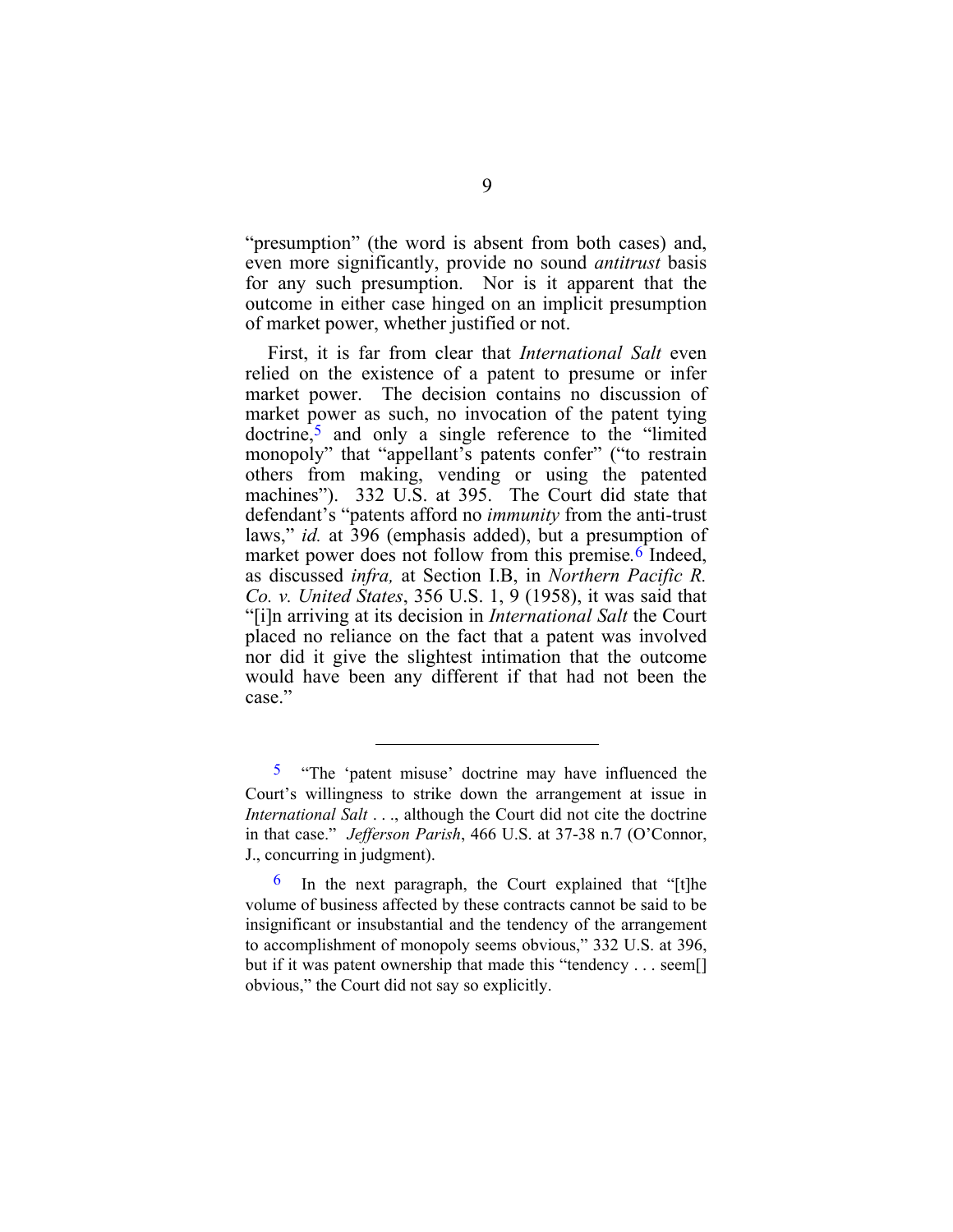<span id="page-18-1"></span>If an antitrust presumption of market power was minted in *International Salt,* it went unremarked in *Paramount,* which in relevant part affirmed the lower court's condemnation of block booking under the antitrust laws. *See Paramount Pictures,* 334 U.S. at 156-59. "[T]he Court [in *Paramount*] did not analyze the arrangement with the schema of the tying cases. Rather, the Court borrowed the patent law principle of 'patent misuse,' which prevents the holder of a patent from using the patent to require his customers to purchase unpatented products." *Jefferson Parish*, 466 U.S. at 37-38 n.7 (O'Connor, J., concurring in judgment). This "borrowing" of *patent* principles for application to an *antitrust* case involving *copyrights* occurred without any antitrust analysis at all, much less any exploration of the differences and variations between copyright and patent rights as a matter of IP law.<sup>7</sup> In any event, a market power presumption need not be read into *Paramount* to uphold the Court's condemnation there of block booking given the absence of any indication in the opinion of any challenge to the existence of market power[.8](#page-18-1)

<span id="page-18-0"></span>7 *Paramount* merely accepted the patent-copyright analogy uncritically, asserting that "the result is to add to the monopoly of the copyright in violation of the principle of the patent cases involving tying clauses." 334 U.S. at 158. Its only independent analysis of copyright law, in a footnote, declares that "[t]he exclusive right granted by the Copyright Act . . . includes no such privilege." *Id.* at 158 n.12. None of the other decisions cited in *Loew's* as authority for the patent tying principle contains *any* discussion of copyrights save for a passing reference in two sentences (both *dicta*) in *Morton Salt,* 314 U.S. at 494.

 $\overline{a}$ 

[Footnote continued on next page] Nor is there any indication that the defendants disputed the existence of market power in the District Court. *See United States v. Paramount Pictures, Inc.*, 66 F. Supp. 323, 348-52 (S.D.N.Y.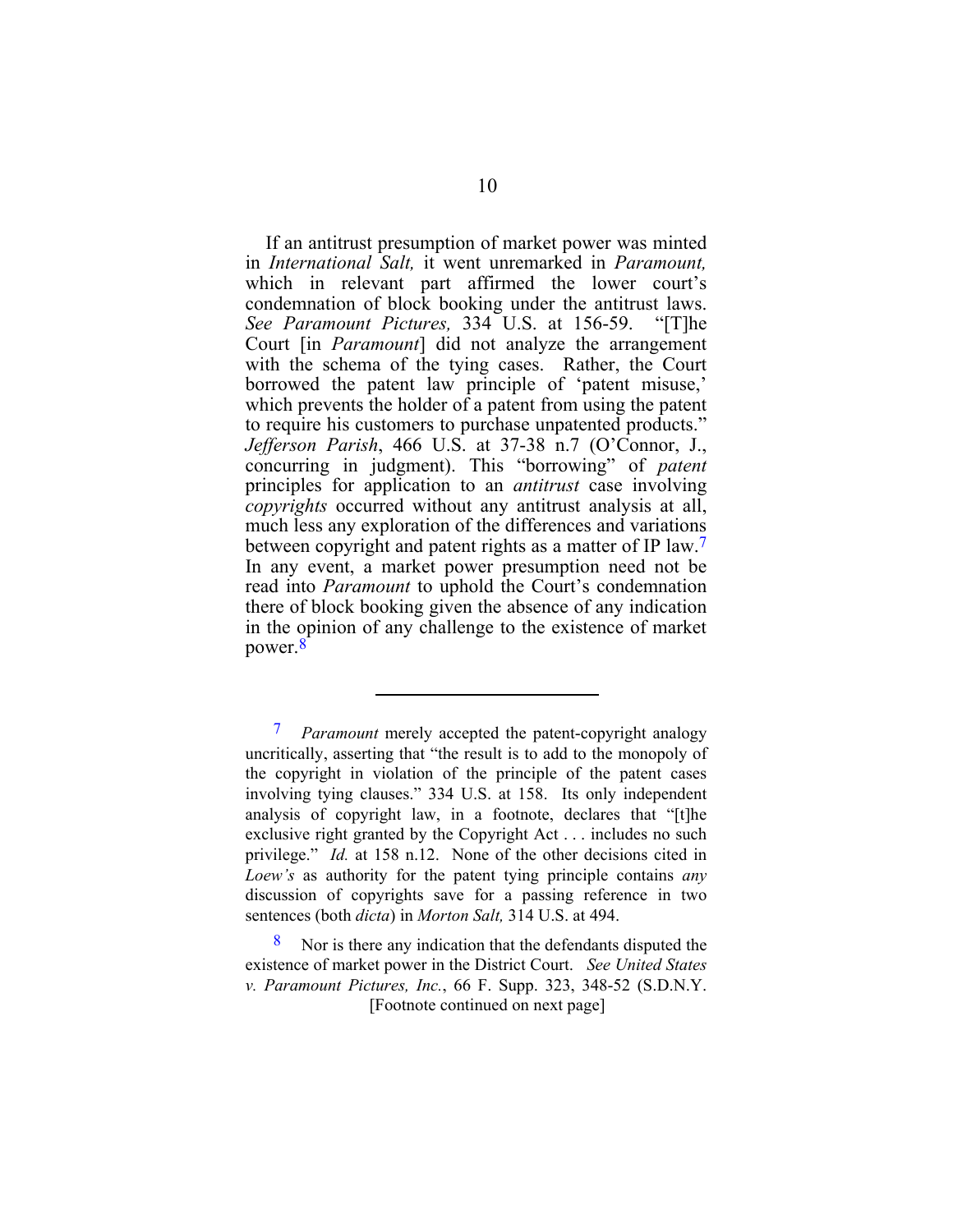3. Finally, independent of its attempted reliance on precedent, *Loew's* provided no real explanation or analytic support justifying a market power presumption on grounds of either economic reality or antitrust policy. True, the "[patent tying] cases reflect a hostility to use of the statutorily granted patent monopoly to extend the patentee's economic control to unpatented products," *Loew's,* 371 U.S. at 46, but *Loew's* offered no reason to think that this extension of control would always or virtually always lessen competition or tend to create an antitrust monopoly. The decision never explained why "the existence of a valid patent on the tying product, without more, establishes a distinctiveness sufficient to conclude that any tying arrangement involving the patented product would have anticompetitive consequences." *Id.* (citing *International Salt*, 332 U.S. 392, and *Paramount Pictures*, 334 U.S. at 156-59).

Of course, while *Loew's* denied that the defendants there could "escape the applicability of *Paramount Pictures,*" 371 U.S. at 48, it was at pains to hold that the record below contained factual findings of "sufficient economic power" serving to "*confirm* the presumption of uniqueness resulting from the existence of the copyright itself." *Id.* (emphasis added). Moreover, the Court found "there can be no question in this case of the adverse effects on free competition resulting from appellants' illegal block booking contracts." *Id.* at 48-49. Thus, a presumption of market power was not strictly necessary to the Court's decision in that case.<sup>9</sup> In short, what the Court said of

<sup>[</sup>Footnote continued from previous page]

<sup>1946);</sup> *see also United States v. Paramount Pictures, Inc.*, 70 F. Supp. 53 (S.D.N.Y. 1946).

<span id="page-19-0"></span><sup>9</sup> This is not to contend that the record in *Loew's* would necessarily compel a finding of market power under the Court's modern framework of analysis. *See infra,* at Section I.C.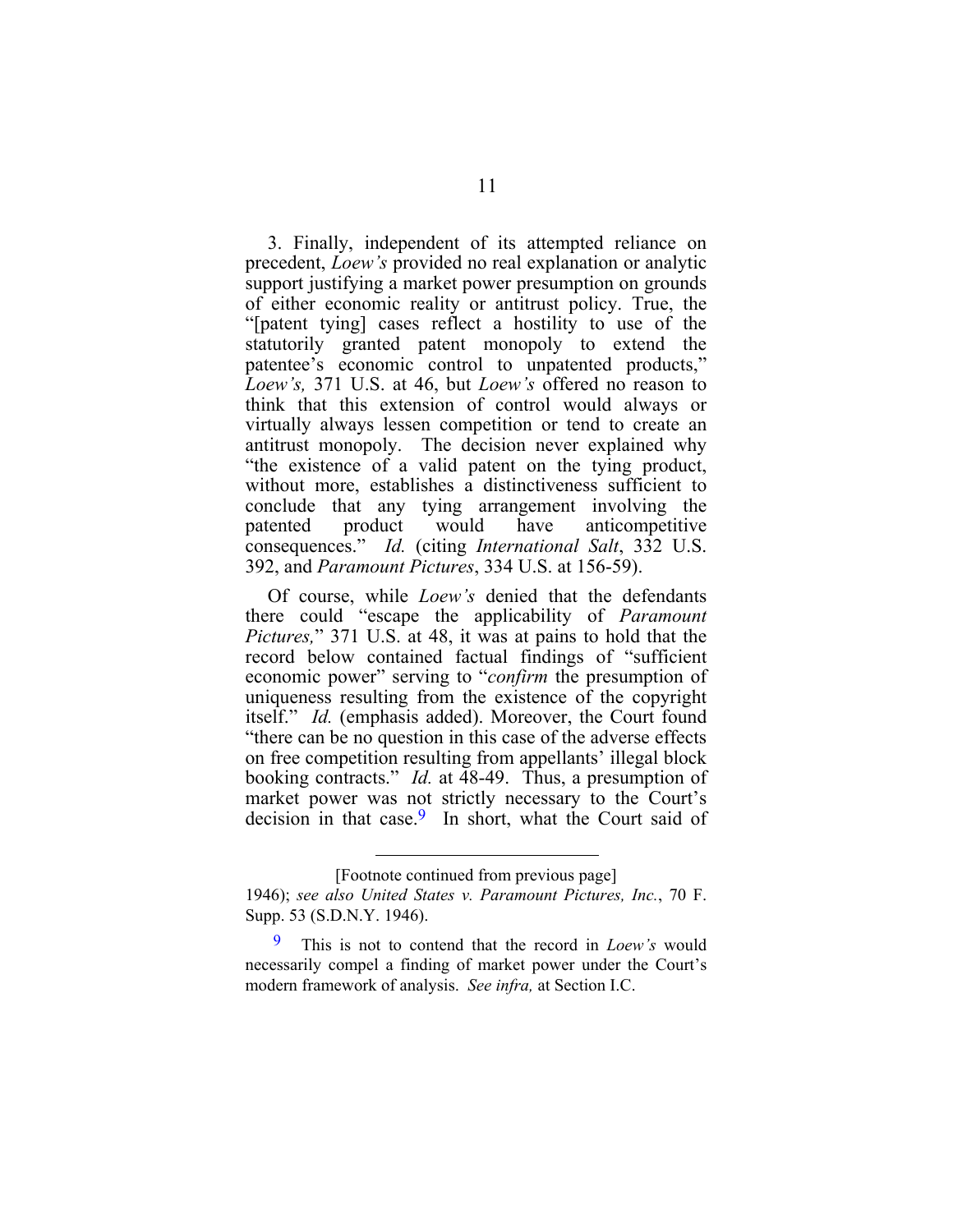<span id="page-20-0"></span>another flawed antitrust "rule" is true as well of the *Loew's*  presumption: "while this Court has previously seemed to acquiesce in the . . . doctrine, it has never explored or analyzed in detail the justifications for such a rule; [and] the doctrine has played only a relatively minor role in the Court's Sherman Act holdings." *Copperweld,* 467 U.S. at 766.

#### **B. The** *Loew's* **"Presumption" Was A Departure From Earlier Precedent Requiring Some Showing of Actual Market Power.**

Insofar as it presumed the existence of market power from the mere ownership of a copyright or patent, *Loew's* parted ways with earlier antitrust precedents of this Court.

1. Even though *Loew's* cited the Court's earlier decision in *Northern Pacific R. Co. v. United States*, 356 U.S. 1 (1958), and purported to follow its teaching that "[t]he standard of illegality is that the seller must have 'sufficient economic power with respect to the tying product to appreciably restrain free competition in the market for the tied product,'" *Loew's*, 371 U.S. at 45 (quoting *Northern Pacific*, 356 U.S. at 6), its marketpower presumption cannot be reconciled with *Northern Pacific*'s analytical framework or its reading of prior precedent. *Northern Pacific* held that "where the seller has no control or dominance over the tying product so that it does not represent an effectual weapon to pressure buyers into taking the tied item any restraint of trade attributable to such tying arrangements would obviously be insignificant at most." 356 U.S. at 6. But the mere fact that the seller owns a copyright or patent does not, without more, mean that the seller has "control or dominance," or even "sufficient economic power," over the tying product. *See infra*, at Sections I.C and II. *Northern Pacific* recognized as much itself, when it interpreted its prior decision in *International Salt* as follows: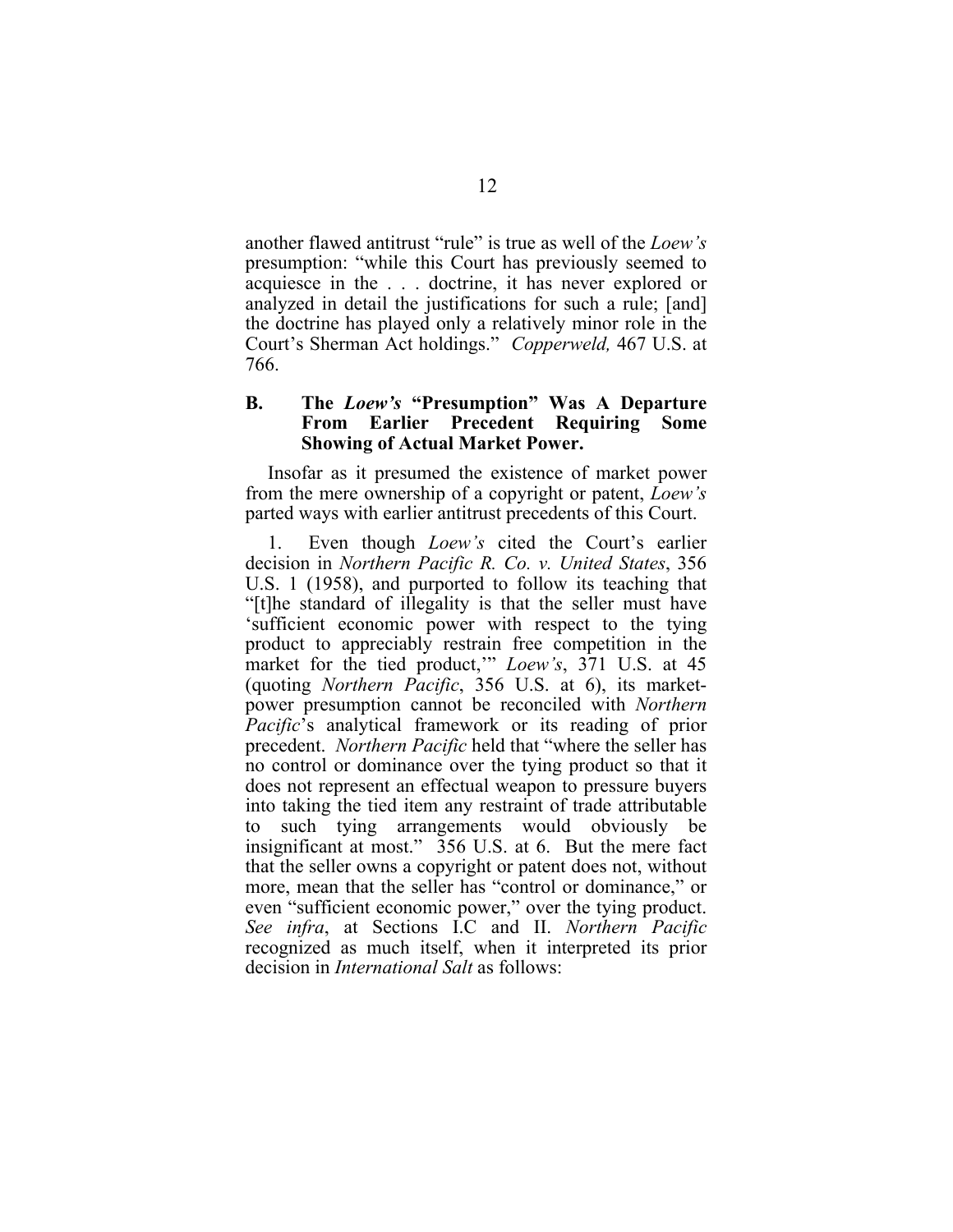In arriving at its decision in *International Salt* the Court placed no reliance on the fact that a patent was involved nor did it give the slightest intimation that the outcome would have been any different if that had not been the case. If anything, the Court held the challenged tying arrangements unlawful despite the fact that the tying item was patented, not because of it.

Of course it is common knowledge that a patent does not always confer a monopoly over a particular commodity. Often the patent is limited to a unique form or improvement of the product and the economic power resulting from the patent privileges is slight.

356 U.S. at 9-10 & n.8 (emphases added).

2. Moreover, in even earlier antitrust cases, the Court invoked no presumption of market power based on intellectual property ownership but relied on economic evidence of the defendants' market power over the tying product in condemning the tying arrangements at issue. *See United Shoe Machinery Corp. v. United States*, 258 U.S. 451, 455 (1922) (defendant "occupies a dominant position" in its market, with "a very large percentage of such machinery"); *International Business Machines Corp. v. United States*, 298 U.S. 131, 133, 136 (1936) (defendant IBM, with stated market share of 81%, was one of only two firms left in market). Notably, the Court attached no significance in these cases to the fact that the tying products were patented. *See, e.g.*, *International Business Machines*, 298 U.S. at 138 (noting that "the lawfulness of the tying clause must be ascertained by applying to it the standards prescribed by [Clayton Act section] 3 as though the leased article and its parts were unpatented"); HOVENKAMP, JANIS & LEMLEY, *supra*, § 4.2e2 ("[A] significant point of the [*United Shoe Machinery*] case is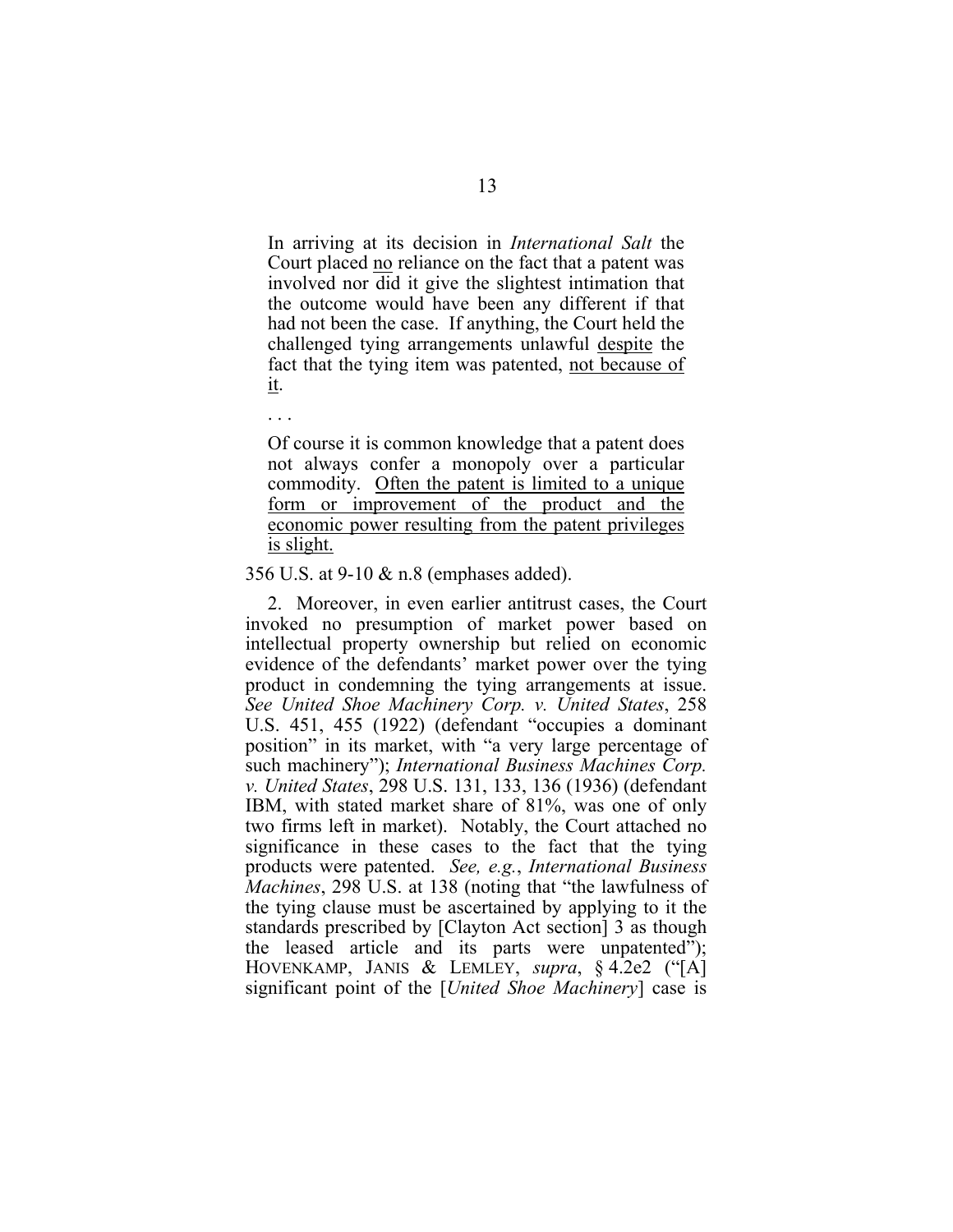<span id="page-22-0"></span>that the Court did *not* draw its inferences of power from patent ownership, but rather from the defendant's dominant position in the market for machinery of the type it made.") (emphasis in original).

### **C. The** *Loew's* **Presumption Has No Place In This Court's Modern Approach to Market Power.**

While the Court has made reference to the *Loew's* presumption in two of its subsequent cases, it has never applied it to date*.*[10](#page-22-1) Far from relying on presumptions, the Court's decisions postdating *Loew's* have made clear that the modern approach to market power analysis focuses fundamentally on the critical question of the defendant's power over price and output in the relevant market.

1. As early as *Fortner Enters., Inc. v. United States Steel Corp.*, 394 U.S. 495 (1969) ("*Fortner I*"), this Court explicitly recognized that "[m]arket power is usually stated to be the ability of a single seller to raise price and restrict output." *Id.* at 503. Subsequently, in *United States Steel Corp. v. Fortner Enters., Inc.*, 429 U.S. 610 (1977) ("*Fortner II*"), the Court clarified that its prior precedents "focus attention on the question whether the seller has the power, within the market for the tying product, to raise prices or to require purchasers to accept burdensome terms that could not be exacted in a completely competitive market. In short, the question is whether the seller has some advantage not shared by his competitors in the market for the tying product." *Id.* at 620 (footnote omitted); *see also Will v. Comprehensive Accounting Corp.*, 776 F.2d 665, 672 (7th Cir. 1985) (*Fortner II* "held that as a matter of law factual uniqueness was not enough . . . to establish market power") (Easterbrook, J.).

<span id="page-22-1"></span><sup>10</sup> *See United States Steel Corp. v. Fortner Enters., Inc.*, 429 U.S. 610, 619 (1977) (*dicta*); *Jefferson Parish Hospital Dist. No. 2 v. Hyde*, 466 U.S. 2, 16 (1984) (*dicta*).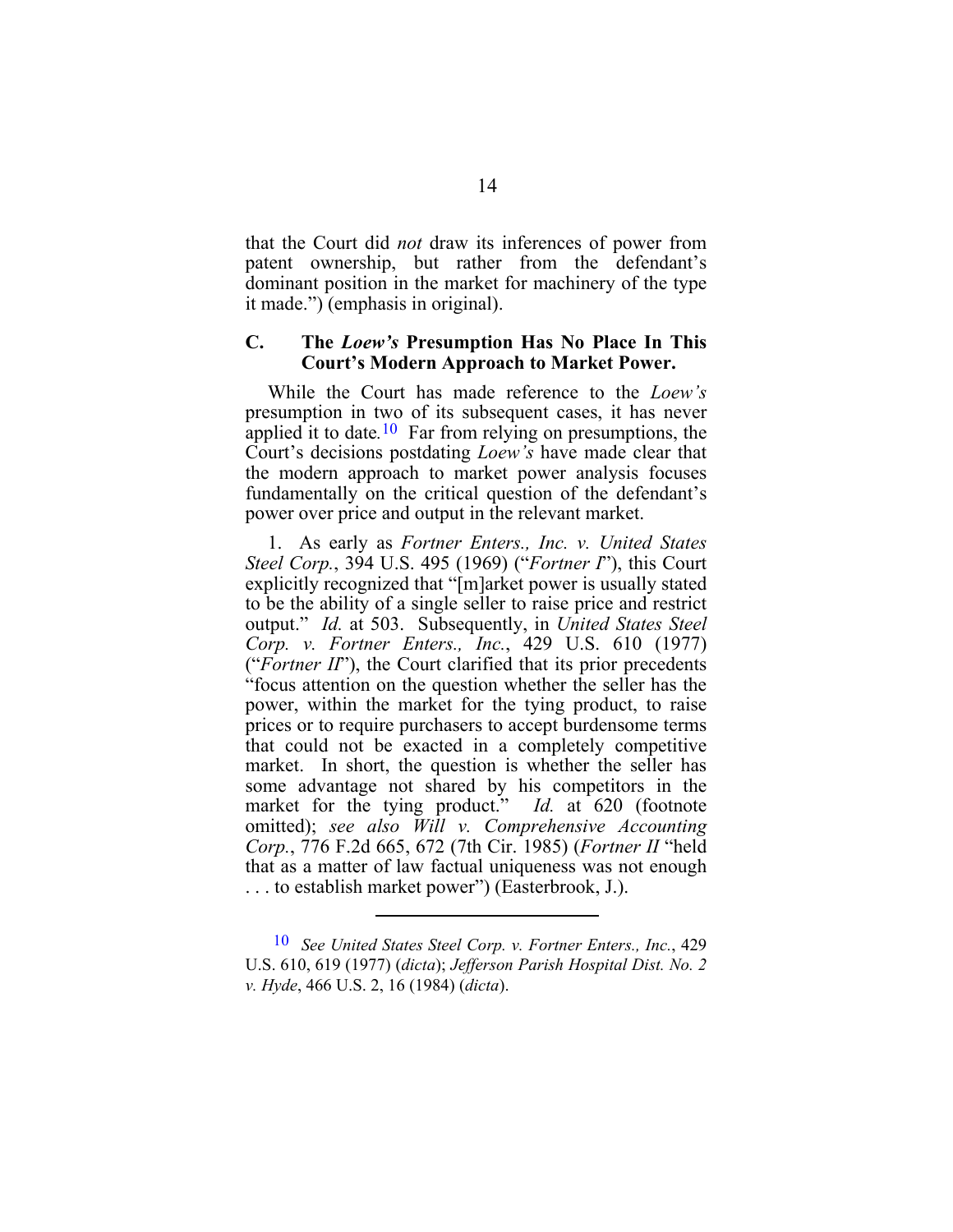2. In *Jefferson Parish Hospital Dist. No. 2 v. Hyde*, 466 U.S. 2 (1984), the Court explained that "we have condemned tying arrangements when the seller has some special ability . . . usually called 'market power.'" *Id.* at 13-14.<sup>11</sup> The possession and misuse of such power supplies "the essential characteristic of an invalid tying arrangement," which "lies in the seller's exploitation of its control over the tying product to force the buyer into the purchase of a tied product that the buyer either did not want at all, or might have preferred to purchase elsewhere on different terms." *Id.* at 12. The Court explained that *per se* condemnation is inappropriate when "the seller does not have either the degree or the kind of market power that enables him to force customers to purchase a second, unwanted product in order to obtain the tying product." *Id.*  at 17-18. Thus, "any inquiry into the validity of a tying arrangement must focus on the market or markets in which the two products are sold, for that is where the anticompetitive forcing has its impact." *Id.* at 18. Applying this framework, the Court proceeded to reject the plaintiff's *per se* tying claim, holding that a mere "preference" of some consumers in the relevant market for the tying product was insufficient to establish market power when 70% turned to other alternatives. *Id.* at 26-29.

As the four-Justice concurrence in *Jefferson Parish*  noted, this analytical framework was inconsistent with any IP-based presumption of market power:

A common misconception has been that a patent or copyright, a high market share, or a unique product

<span id="page-23-0"></span><sup>&</sup>lt;sup>11</sup> The Court explained that: "As an economic matter, market power exists whenever prices can be raised above the levels that would be charged in a competitive market." *Jefferson Parish*, 466 U.S. at 27 n.46; *accord NCAA v. Board of Regents*, 468 U.S. 85, 108 n.38 (1984) ("Market power is the ability to raise prices above those that would be charged in a competitive market.").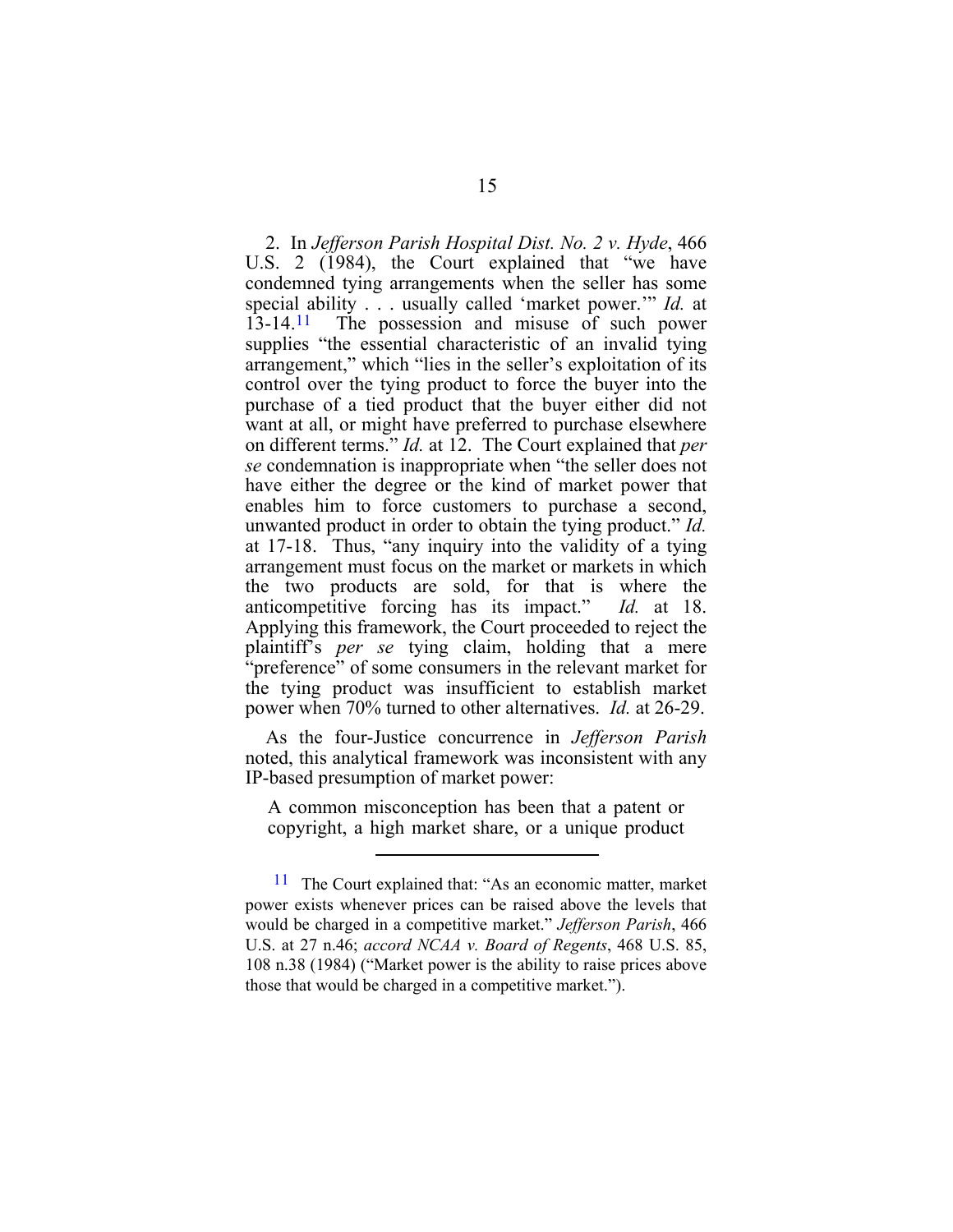that competitors are not able to offer suffice to demonstrate market power. While each of these three factors might help to give market power to a seller, it is also possible that a seller in these situations will have no market power: for example, a patent holder has no market power in any relevant sense if there are close substitutes for the patented product.

466 U.S. at 37-38 n.7 (O'Connor, J., concurring in judgment, with Burger, C.J., Powell, Rehnquist, J.J.). [12](#page-24-0)

3. Finally, in *Eastman Kodak Co. v. Image Technical Servs., Inc.*, 504 U.S. 451 (1992), this Court reaffirmed that a "necessary feature of an illegal tying arrangement" is proof of "appreciable economic power in the tying market." *Id.* at 464. The Court made clear that such a showing requires proof of market power — "the power 'to force a purchaser to do something that he would not do in a competitive market'" — which the Court again "defined as 'the ability of a single seller to raise price and restrict output.'" *Id*. As discussed further *infra*, at Section II.A,

<span id="page-24-0"></span><sup>12</sup> While IP rights were not at issue in *Jefferson Parish*, the majority had stated in *dicta* that "if the Government has granted the seller a patent or similar monopoly over a product, it is fair to presume that *the inability to buy the [defendant's] product elsewhere* gives the seller market power." *Id*. at 16 (emphasis added).This observation was in obvious tension with the majority opinion's actual *holding* that the ability of customers in the relevant market to buy the defendant's *competitors'* products elsewhere was sufficient to defeat any claim of market power. Indeed, one year later, two members of the *Jefferson Parish* majority indicated their desire to revisit the question of "what effect should be given to the existence of a copyright or other legal monopoly in determining market power." *Data General Corp. v. Digidyne Corp.*, 473 U.S. 908, 909 (1985) (White, J., dissenting from denial of *certiorari*, along with Blackmun, J.).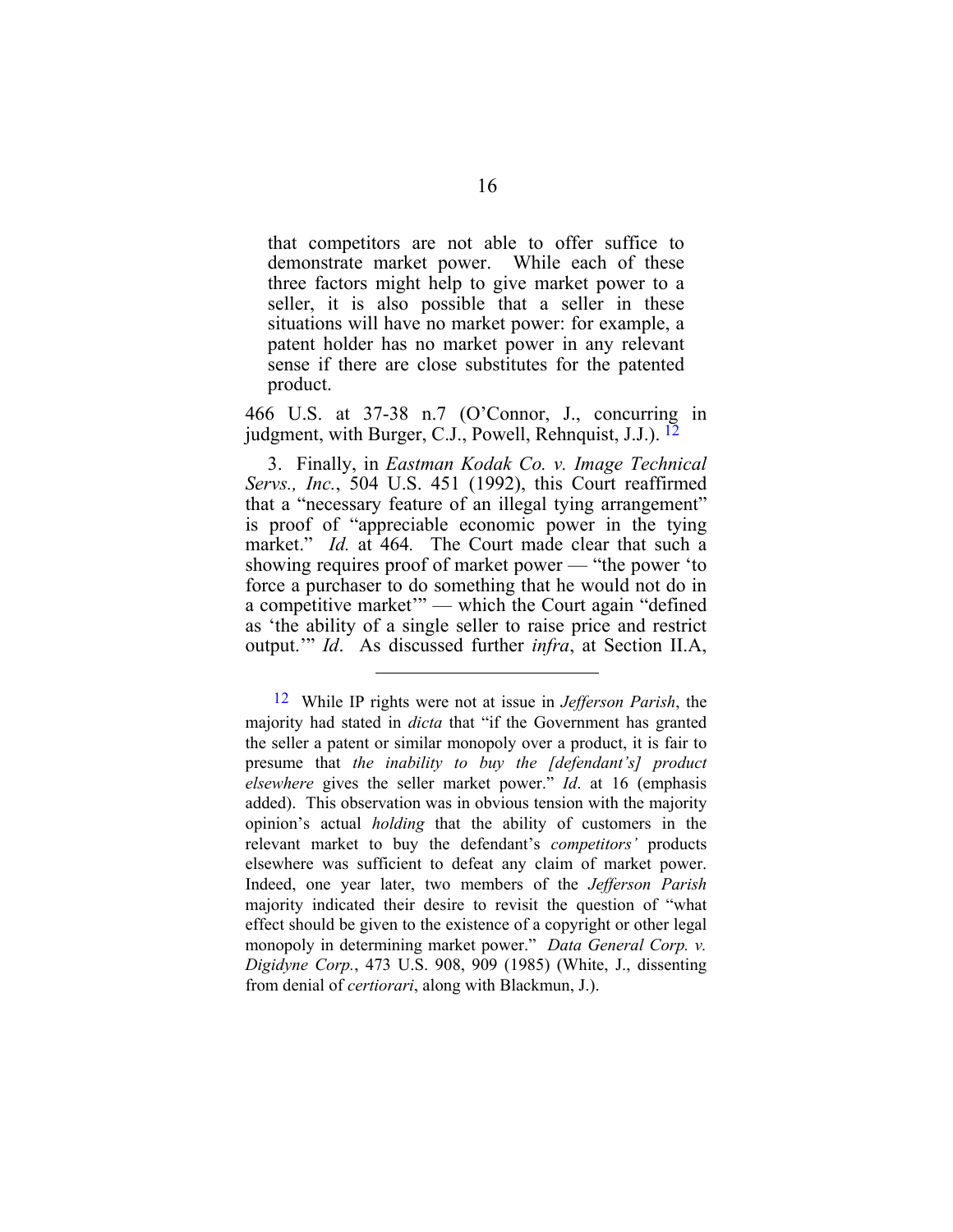the *Kodak* Court affirmed that "[i]n determining the existence of market power, . . . this Court has examined closely the *economic reality* of the market at issue." *Id.* at 466-67 (emphasis added) (footnote omitted).<sup>13</sup>

4. The modern antitrust analysis of market power thus requires inquiry into the relevant market and the defendant's economic power in that market. Defining the relevant market involves identifying those "products that have reasonable interchangeability for the purposes for which they are produced — price, use and qualities considered." *United States v. E. I. duPont de Nemours & Co.,* 351 U.S. 377, 404 (1956). The existence of market power is normally inferred from the defendant's possession of a predominant share of the relevant market, in conjunction with evidence of high barriers to entry, little excess capacity held by rivals, and a lack of buyer power. *See, e.g., Kodak,* 504 U.S. at 464; 1 ABA Section of Antitrust Law, ANTITRUST LAW DEVELOPMENTS 233-46 (5th ed. 2002). Accordingly, "the relevant question is not whether a single intellectual property right standing alone confers power, but rather whether power can be inferred from the antitrust defendant's entire market position. This position includes significant intellectual property rights in addition to other facts concerning the firm itself and the market in which it operates. These factors embrace the range of substitutes for the defendant's good, which may

<span id="page-25-0"></span><sup>13</sup> In rejecting an argument for immunity based on "inherent monopoly," the Court noted that it had "held many times that power gained through some natural and legal advantage such as a patent, copyright, or business acumen can give rise to liability if 'a seller exploits his dominant position in one market to expand his empire into the next.'" *Id*. at 479 n.29 (quoting *Times-Picayune Publishing Co. v. United States,* 345 U.S. 594, 611 (1953)). The Court neither cited *Loew's* nor addressed whether intellectual property was presumed to confer such a "dominant position."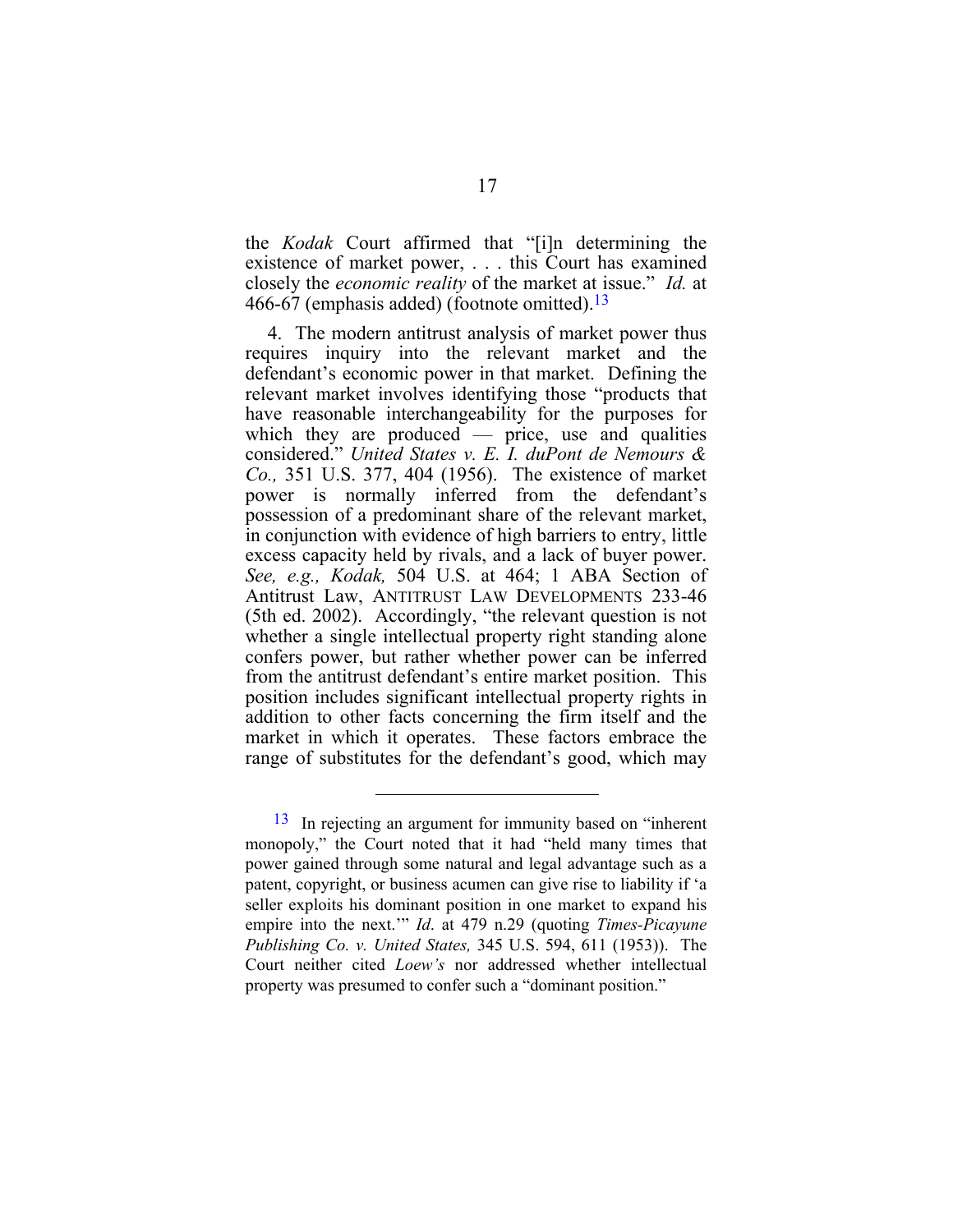<span id="page-26-0"></span>be quite large notwithstanding the patent or copyright; barriers to entry; excess capacity held by rivals; sophistication of buyers; and others. In sum, the presence of intellectual property rights may sometimes be an important factor in assessing a firm's market power, but just as often it will be relatively unimportant." *See* HOVENKAMP, JANIS & LEMLEY, *supra*, § 4.2c.

#### **II. A PRESUMPTION OF MARKET POWER BASED SOLELY ON OWNERSHIP OF INTELLECTUAL PROPERTY FINDS NO SUPPORT IN MODERN ECONOMIC THEORY OR ACTUAL MARKET EXPERIENCE**

This Court's own decisions regarding inferences and presumptions in antitrust cases lay bare the true nature of the *Loew's* presumption as nothing more than a "[l]egal presumption that rest[s] on formalistic distinctions rather than actual market realities." *Eastman Kodak Co. v. Image Technical Servs., Inc.*, 504 U.S. 451, 466-67 (1992) (footnote and citations omitted). The presumption does not purport to be, nor can it be, grounded in economics, logic or experience.

#### **A. The** *Loew's* **Presumption Conflicts With This Court's Consistent Requirement That Antitrust Presumptions Be Reliably Anchored In Market Realities And Sound Economic Reasoning.**

This Court has repeatedly rejected presumptions that lack logical and empirical validation — so that there is no assurance that the presumed fact is always or at least reliably a correct characterization of the real world — as a basis for resolving modern antitrust cases*. See, e.g*., *Cal. Dental Ass'n v. Fed. Trade Comm'n*, 526 U.S. 756, 775 & n.12, 779-81 (1999) (stating "assumption alone will not do"; truncated antitrust analysis is proper only when "an enquiry meet for the case, looking to the circumstances, details, and logic of a restraint" shows that "the experience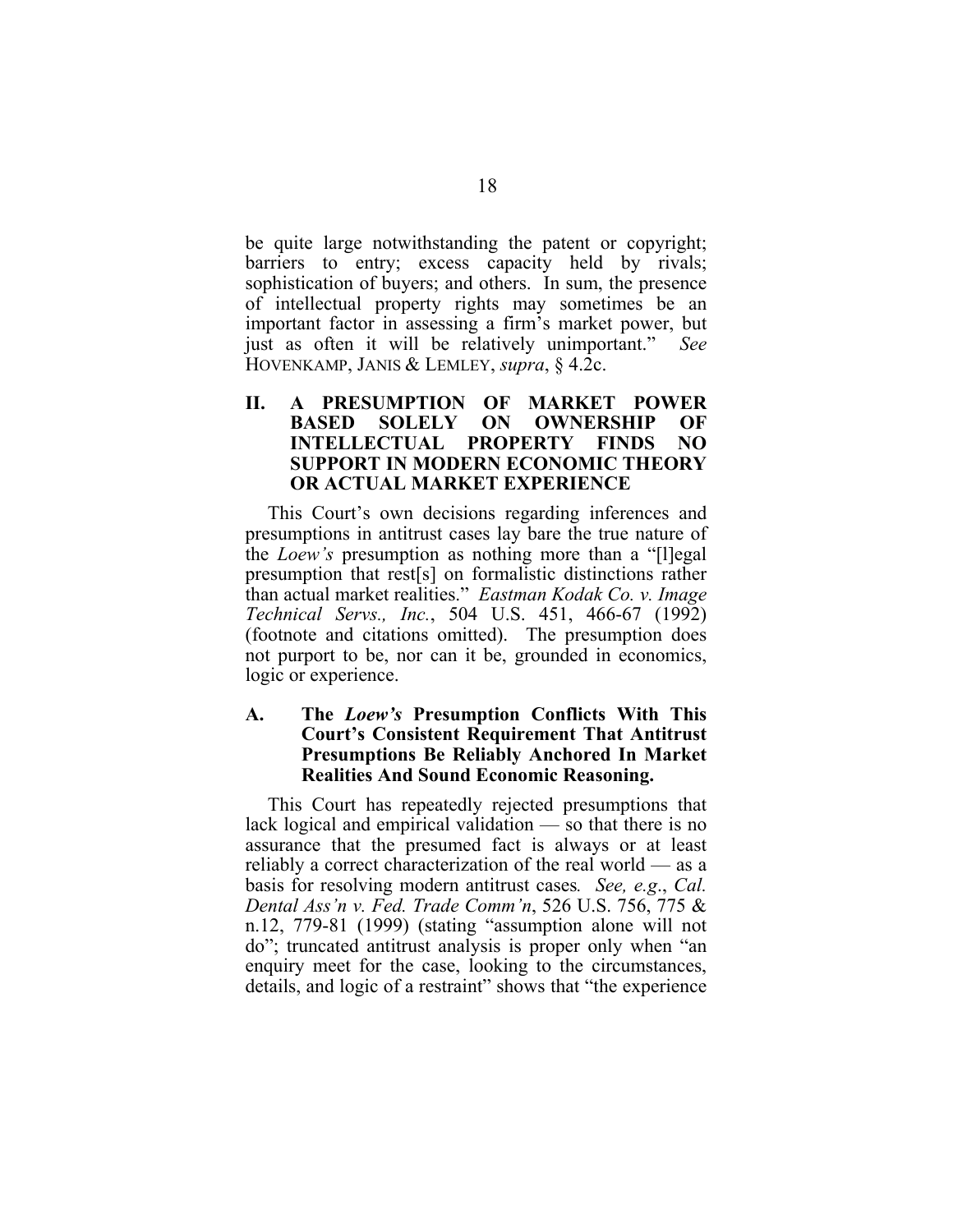of the market has been so clear, or necessarily will be, that a confident conclusion about the principal tendency of a restriction will follow"); *Spectrum Sports, Inc. v. McQuillan*, 506 U.S. 447, 459 (1993) (rejecting Ninth Circuit rule that permitted inferences of specific intent and dangerous probability to be drawn solely from proof of defendant's conduct in attempted monopolization cases "without any proof . . . of a realistic probability that the defendant could achieve monopoly power"); *Cont'l T.V., Inc. v. GTE Sylvania Inc.,* 433 U.S. 36, 58-59 (1977) ("departure from the rule-of-reason standard must be based upon demonstrable economic effect rather than . . . formalistic line drawing"). As this Court has emphasized: "'Realities must dominate the judgment. . . The Anti-Trust Act aims at substance.'" *Cont'l T.V.,* 433 U.S. at 46-47.

This aversion to legal fictions in antitrust cases simply cannot be reconciled with the *Loew's* market power presumption. No decision makes this point more clear than *Eastman Kodak Co. v. Image Technical Servs., Inc.*, 504 U.S. 451 (1992), a tying case in which the defendant urged the adoption of a "legal presumption against a finding of market power" in aftermarket cases when such power is lacking in the associated original equipment market. *Id.* at 466-67. In addressing this argument, the Court explained that:

Legal presumptions that rest on formalistic distinctions rather than actual market realities are generally disfavored in antitrust law. This Court has preferred to resolve antitrust claims on a case-bycase basis, focusing on the 'particular facts disclosed by the record.' In determining the existence of market power, and specifically the 'responsiveness of the sales of one product to price changes of the other,' this Court has examined closely the economic reality of the market at issue.

*Id.* at 466-67 (footnote and citations omitted, including, *inter alia,* citation to *Jefferson Parish*, 466 U.S. at 37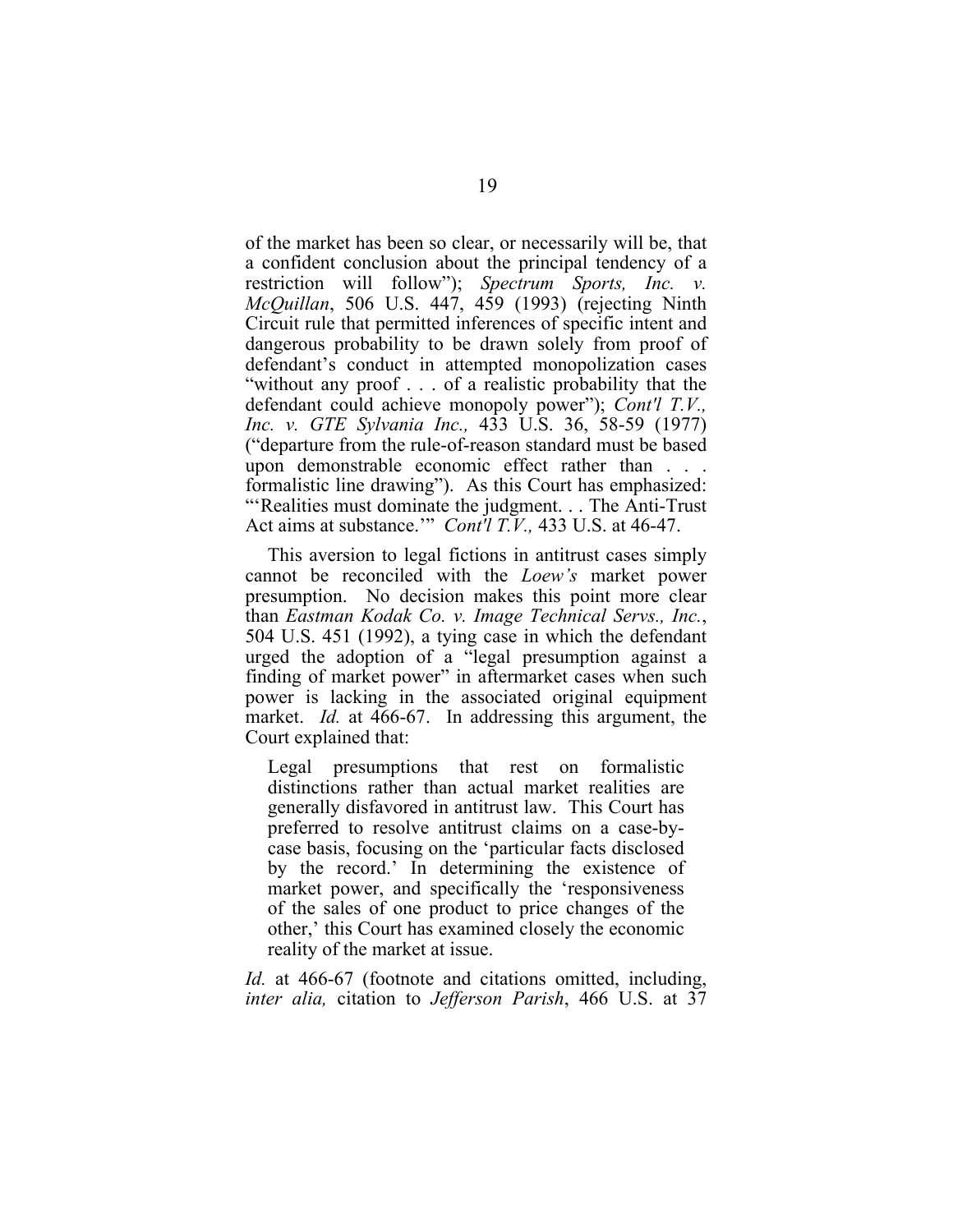<span id="page-28-0"></span>(O'Connor, J., concurring in judgment)). After analyzing extensively the "factual assumptions underlying [the] proposed rule," the Court found "no immutable physical  $law - no$  'basic economic reality'  $-$  insisting that competition in the equipment market cannot coexist with market power in the aftermarkets" and concluded that the proposed presumption did not necessarily "describe actual market behavior . . . accurately." *Id.* at 469-78. Hence, the Court rejected the presumption.

By contrast, in *Loew's* and its antecedents*,* the Court never even purported to have examined closely the economic reality of the intellectual property markets at issue or otherwise to have put to the test the factual assumptions and economic reasoning underlying the Loew's presumption.<sup>14</sup> Instead, "formalistic distinctions" imported from patent doctrine provided the presumption's principal (if not sole) support. In any event, as discussed below, there is no immutable economic law, no basic market reality and no proven regularity of commercial experience validating the *Loew's* presumption.

#### **B. Presuming The Existence of Market Power From the Mere Existence of A Copyright or Patent Makes No Economic Sense And Finds No Empirical Support.**

There is simply no rational basis, whether in logic, economic theory, or empirical experience, for a presumption of market power based solely on intellectual property ownership.

<span id="page-28-1"></span><sup>&</sup>lt;sup>14</sup> Further, there has never been any showing that the presumption serves to deter conduct that always or almost always injures competition, which is what would be required "to warrant a legal presumption without any evidence of its actual economic impact." *Kodak,* 504 U.S. at 479; *see also Cont'l T.V.,* 433 U.S. at 50 n.16.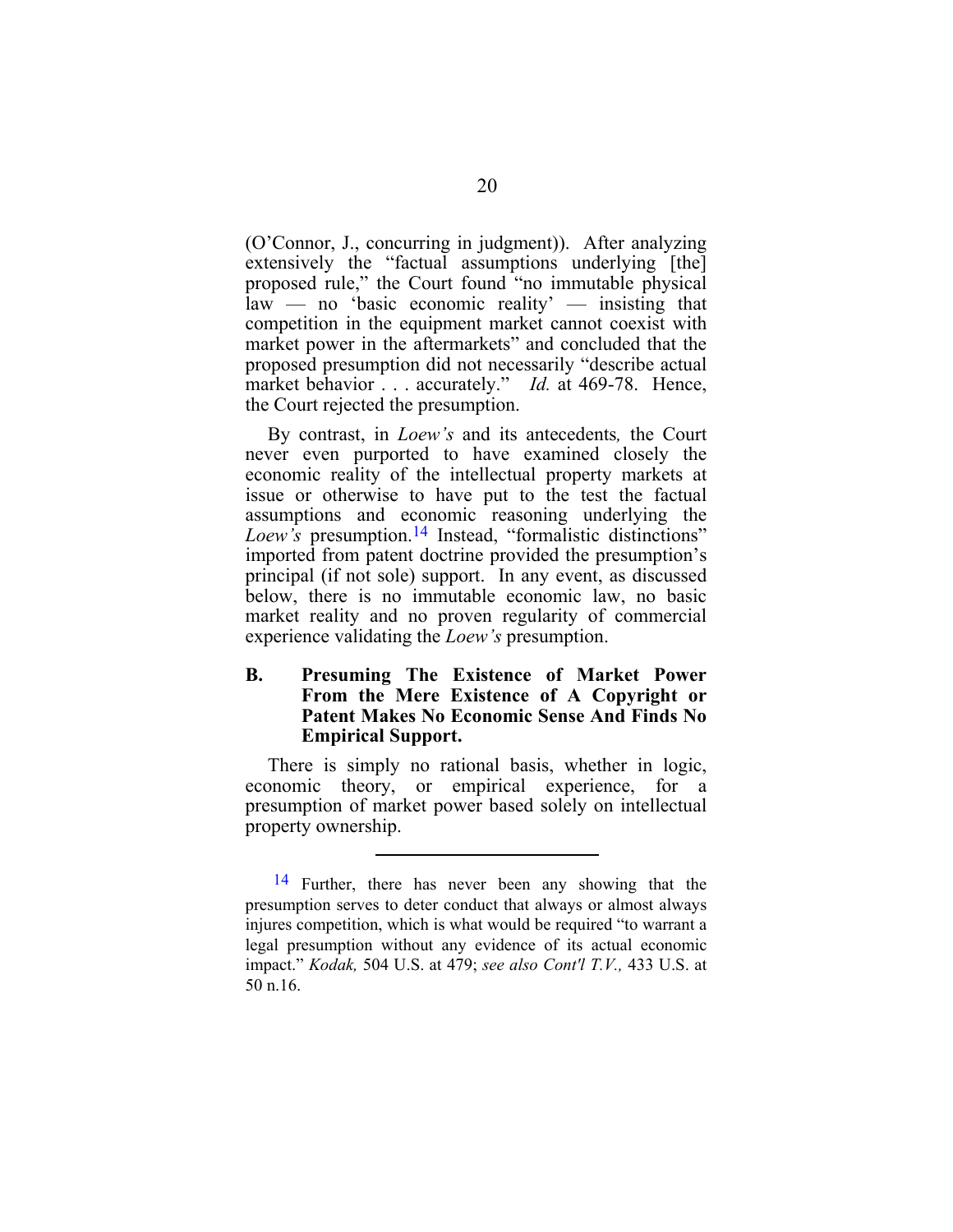1. No substantive basis of any sort is provided for the *Loew's* presumption by the fact that commentators and courts (including this Court) have spoken of patents and copyrights as conferring "monopolies." While this terminology may be conventional in the intellectual property context, "this use of the term 'monopoly' would be incorrect for economic analysis generally or antitrust analysis in particular." HOVENKAMP, JANIS & LEMLEY, *supra*, § 4.2a; *see also* WILLIAM M. LANDES & RICHARD A. POSNER, THE ECONOMIC STRUCTURE OF INTELLECTUAL PROPERTY LAW 374 (2003) ("Talk of patent and copyright 'monopolies' is conventional. . . . The usage is harmless as long as it is understood to be different from how the same word is used in antitrust analysis."); ROBERT L. HARMON, PATENTS AND THE FEDERAL CIRCUIT § 1.4(b), at 21 (5th ed. 2001) ("Patent rights are not legal monopolies in the antitrust sense of the word. Not every patent is a monopoly, and not every patent confers market power."). This is so for several reasons.

First, while the patent and copyright laws confer legal "rights to exclude," the possession of such rights is hardly unique to intellectual property owners. Owners of tangible property also possess rights to exclude. "One does not say that the owner of a parcel of land has a monopoly because he has the right to exclude others from using the land. But a patent or copyright is a monopoly in the same sense. It excludes people from using some piece of intellectual property without consent. That in itself has no antitrust significance." *Id.*; *see also, e.g.,* HOVENKAMP, JANIS & LEMLEY, *supra*, § 4.2a ("The intellectual property laws do not purport to confer any monopoly . . . but only the right to exclude others from producing the good, expression or symbol covered by the intellectual property interest. This right is a property right that is not different in principle from other property rights."). Second, to equate antitrust and IP "monopolies" would be to confuse the legal "power to exclude" under intellectual property law with the economic "power over price and output" that is the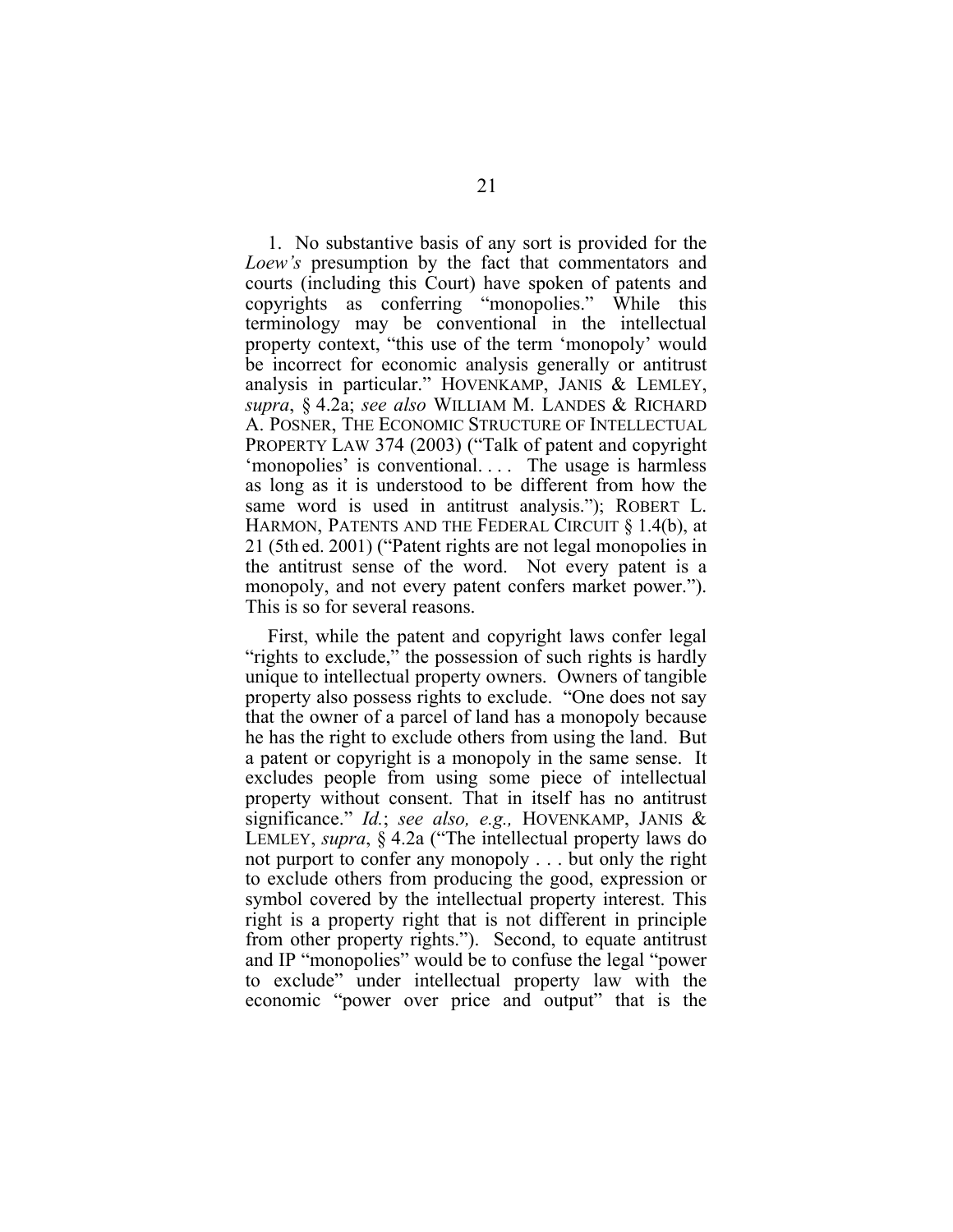<span id="page-30-1"></span>hallmark of market and monopoly power in the antitrust sense. *See* Section I.C, *supra.* These are related but far from identical concepts.

Similar objections would apply to any effort to justify the *Loew's* presumption on the basis that grants of IP<br>"monopolies" impart or imply "uniqueness" or "monopolies" impart or imply "uniqueness" "distinctiveness." That is to say, these qualities may also characterize tangible property (without giving rise to an inference of market power) and in any event are not logically equivalent to power over price and output. Even more fundamentally, the possession of an IP right does not necessarily imply that the covered product is (meaningfully) unique or distinctive in the first place.[15](#page-30-0)  While the *Loew's* opinion used these terms, it identified no connection between a film's copyright and its uniqueness, distinctiveness or desirability.<sup>16</sup> In fact, no such

 $\overline{a}$ 

[Footnote continued on next page] 16 *Loew's* acknowledged both the "presence of competing substitutes for the tying product" and "the fact of competition" between the tied and foreclosed films — even though all these films were copyrighted. 371 U.S. at 49. The opinion professed to find such competition "insufficient to destroy the legal, and indeed the economic, distinctiveness of the copyrighted product," *id.* at 49, but provided no explanation for this conclusion, citing only *dicta* in *Standard Oil Co. of Cal. v. United States*, 337 U.S. 293, 307 (1949), and *Times-Picayune Pub. Co. v. United States*, 345 U.S. 594, 611 & n.30 (1953), to the effect that "[a] patent, ...

<span id="page-30-0"></span><sup>15</sup> The "originality" threshold for a copyright "is very low, requiring only evidence of independent creation and some minimal level of creativity. The work need not be novel or distinctive." HOVENKAMP, JANIS & LEMLEY, *supra*, § 2.3b2 (footnotes omitted). The "novelty" requirement in patent law is generally "satisfied as long as the patent applicant was the first to invent the claimed invention." ROGER D. BLAIR & THOMAS F. COTTER, INTELLECTUAL PROPERTY: ECONOMIC AND LEGAL DIMENSIONS OF RIGHTS AND REMEDIES 8 (2005).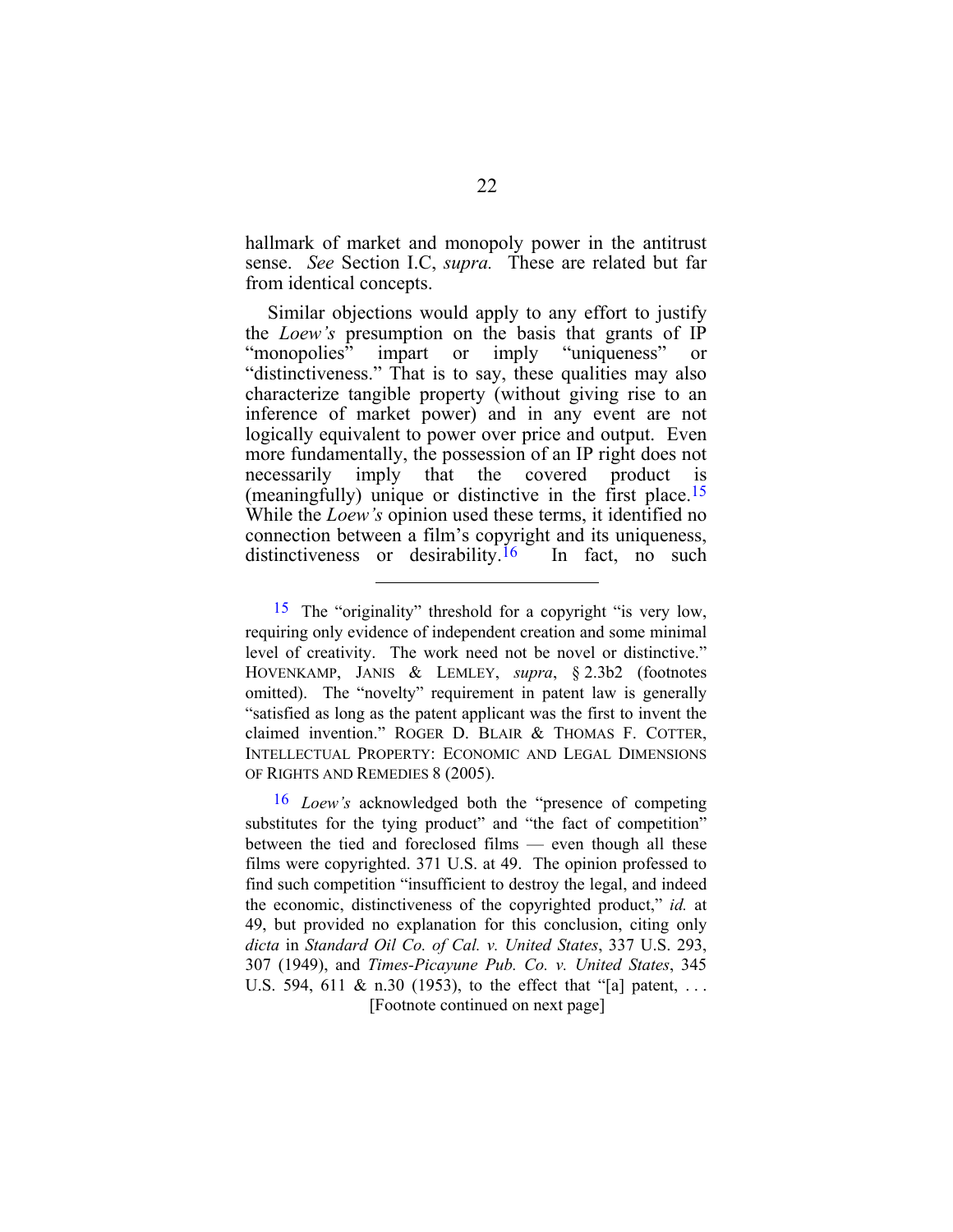connection necessarily exists. "[T]he thing that makes [a tying film] highly desirable is hardly its copyright; after all, both [the tying] and [the tied films] are copyrighted. ... And the existence of the copyright could not change the status of [a tied film] from undesirable to desirable." HOVENKAMP, JANIS & LEMLEY, *supra*, § 4.2e3.

2. Any effort to equate IP "monopolies" with antitrust market power is not just simplistic, but also heedless of significant differences and variations among types of IP (as a matter of intellectual property law) that may be highly relevant for antitrust purposes. In particular, the indiscriminate branding of IP rights as "monopolies" disguises the fact that copyrights confer a more limited bundle of rights than do patents. *See, e.g., Eldred v. Ashcroft*, 537 U.S. 186, 217 (2003) ("[D]istinguishing the two kinds of intellectual property, copyright gives the holder no monopoly on any knowledge. A reader of an author's writing may make full use of any fact or idea she acquires from her reading. The grant of a patent, on the other hand, does prevent full use by others of the inventor's knowledge.") (citations omitted); U.S. Department of Justice and Federal Trade Commission Antitrust Guidelines for the Licensing of Intellectual Property § 1.0 (1995) ("Unlike a patent, which protects an invention not only from copying but also from independent creation, a copyright does not preclude others from independently creating similar expression."); BLAIR & COTTER, *supra*, at 28-29 ("the rights of a copyright owner remain somewhat less expansive than the corresponding patent owner's rights"); HOVENKAMP, JANIS & LEMLEY, *supra*, § 2.3a ("Copyrights are subject to a variety of defenses and limitations (e.g., fair use, compulsory

<sup>[</sup>Footnote continued from previous page]

although in fact there may be many competing substitutes for the patented article, is at least prima facie evidence of" "market control of the tying device."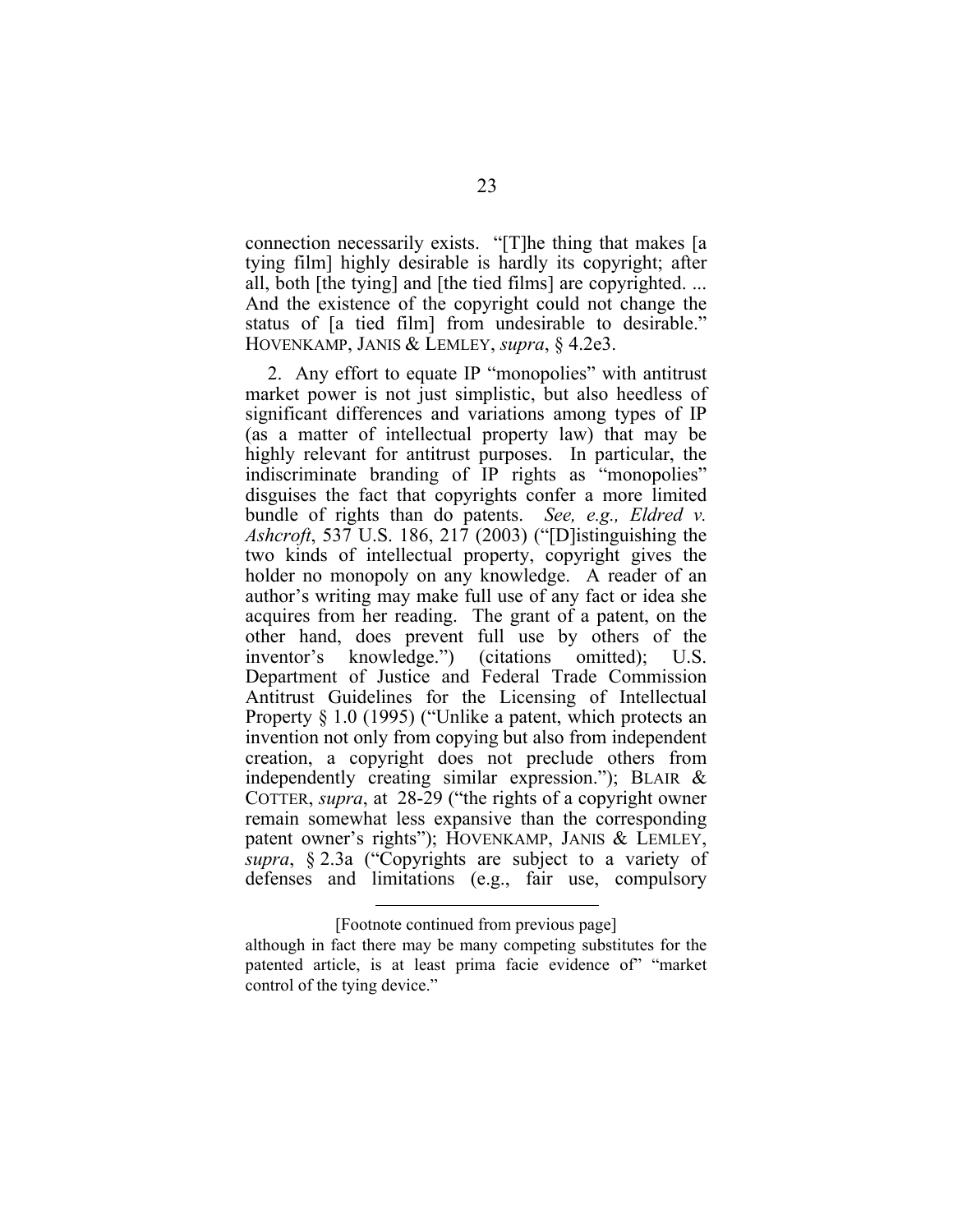licensing) having no analog in patent law."); HAL R. VARIAN, JOSEPH FARRELL & CARL SHAPIRO, THE ECONOMICS OF INFORMATION TECHNOLOGY: AN INTRODUCTION 54-55 (2004) ("Compared with patents . . . copyrights are 'narrow' in the sense that they do not prevent others from creating or distributing similar works: the copyright on one movie does not prevent others from making movies with similar themes or plot lines."). It also obscures the fact that copyrights can be easier and less costly to create. *See, e.g.,* HOVENKAMP, JANIS & LEMLEY, *supra*, § 4.2d ("The cost of obtaining a copyright is nominal and within the reach of even amateur poets and graduate students producing theses or dissertations."); IIA PHILLIP E. AREEDA, HERBERT HOVENKAMP, & JOHN L. SOLOW, ANTITRUST LAW: AN ANALYSIS OF ANTITRUST PRINCIPLES AND THEIR APPLICATION ¶ 518b2, at 143 (2d ed. 2004) ("While the patent application process is relatively costly and requires a showing that something is new, useful, and nonobvious, virtually any novel expression can be copyrighted upon the payment of a nominal fee."). All of these limiting factors are highly relevant to the *economic* question of whether market power may be inferred from mere copyright possession.

3. In any event, whether applied to copyrights or patents, the *Loew's* presumption is thoroughly unsound as a matter of substantive antitrust economics. For the mere possession of an IP right to give rise to an inference of market power that is "reasonable" and that "makes economic sense" (*Kodak,* 504 U.S. at 468-69), such ownership must satisfy the elements of proof for antitrust market power. That is, such ownership in and of itself (1) either must rule out any interchangeable (substitute) products entirely or must permit only minor substitutes accounting for a small (non-predominant) market share; and (2) must be inconsistent with low barriers to entry and any and all other factors that serve to prevent market power. *See supra,* at Section I.C.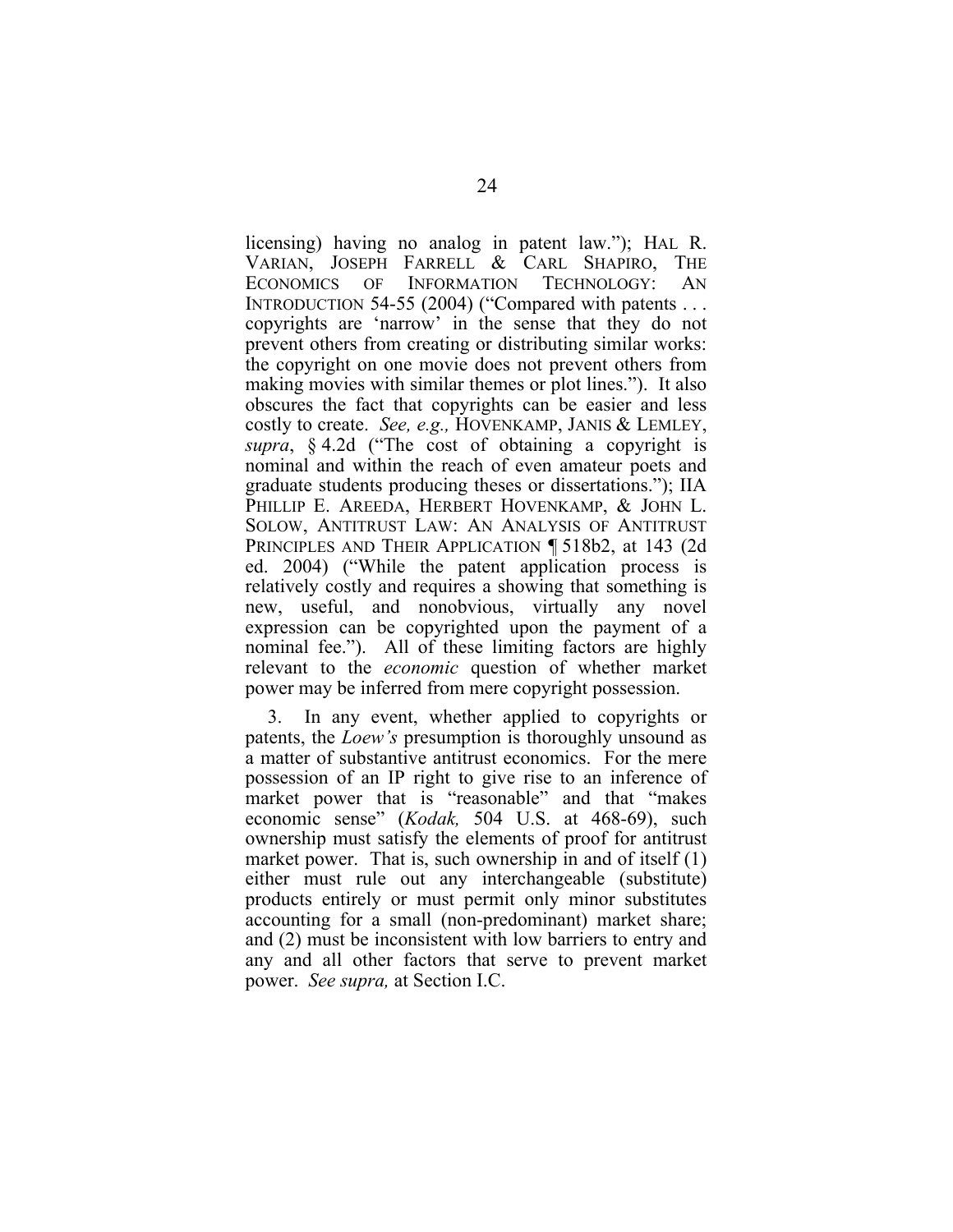There is, however, no immutable economic law or other basis in modern economic theory for thinking that either of these propositions is *necessarily* true, given that the intellectual property laws do not forbid competition by non-infringing products, or otherwise guarantee the existence of high entry barriers and other market features conducive to market power. For example, "a patent holder has no market power in any relevant sense if there are close substitutes for the patented product," *Jefferson Parish*, 466 U.S. at 37-38 n.7 (O'Connor, J., concurring in judgment), and it is undeniable that "there will often be sufficient actual or potential close substitutes for [a] product, process or work [covered by an IP right] to prevent the exercise of market power." U.S. Department of Justice and Federal Trade Commission Antitrust Guidelines for the Licensing of Intellectual Property § 2.2  $(1995)$ <sup>17</sup>

This Court has recognized the force of such considerations by declining to create any presumption of patent-based antitrust monopoly power for purposes of Section 2 of the Sherman Act. *See Walker Process Equip., Inc. v. Food Mach. & Chem. Corp.,* 382 U.S. 172, 177-78 (1965) ("To establish monopolization or attempt . . . under § 2 of the Sherman Act, it would then be necessary to appraise the exclusionary power of the illegal patent claim in terms of the relevant market for the product involved.");

<span id="page-33-0"></span><sup>17</sup> *See also, e.g.,* BLAIR & COTTER, *supra*, at 19 ("for most patented inventions . . . there is a range of acceptable, nonpatented substitutes"); HOVENKAMP, JANIS & LEMLEY, *supra*, § 1.3a (a patented product "normally competes for the attention of consumers with many other products, some themselves protected by intellectual property rights"); IIA AREEDA, HOVENKAMP & SOLOW, *supra*, ¶ 518a, at 136 (noting the market power conferred by a patent is limited because rivals can "invent around" the patent to create substitute goods).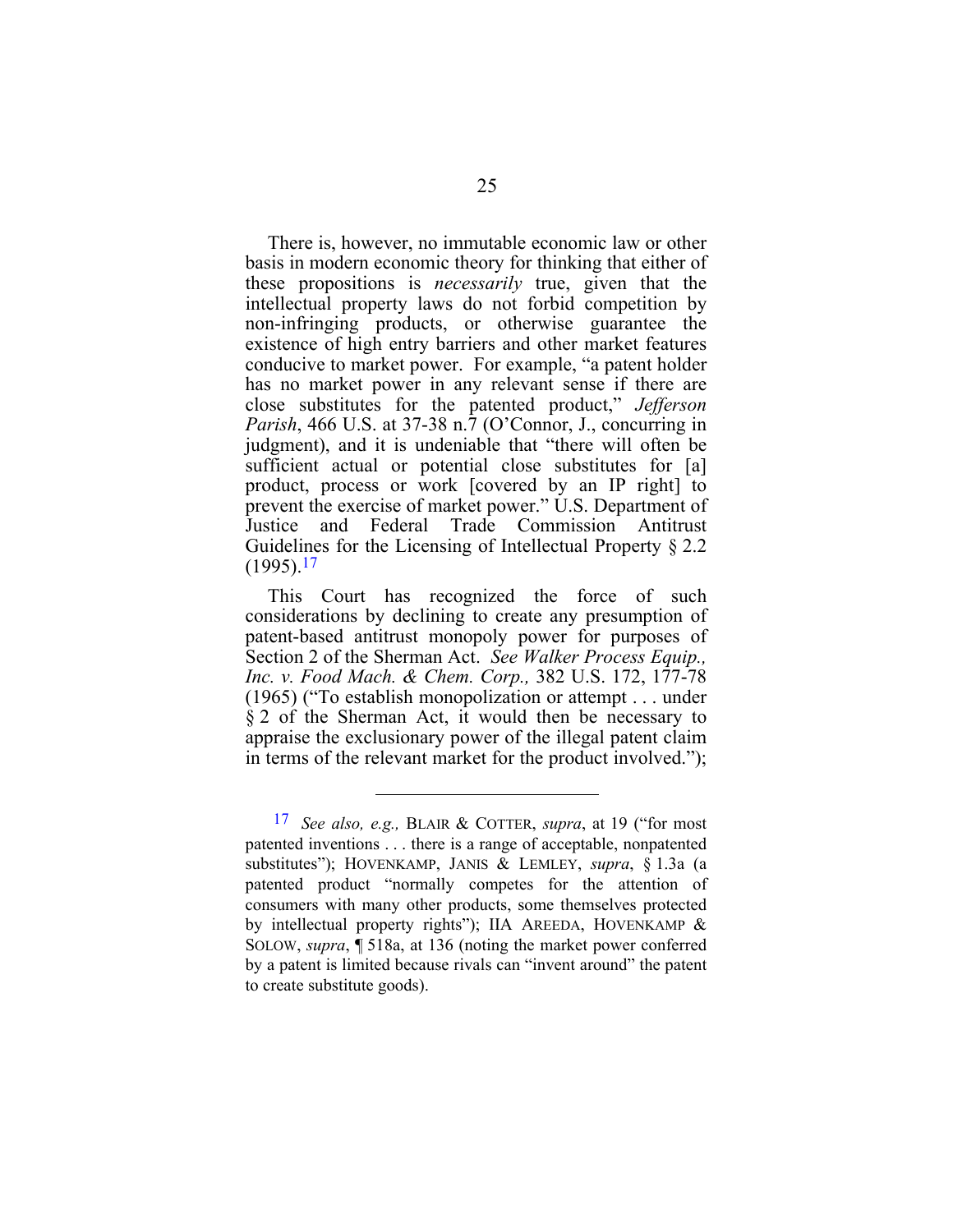*United States v. E. I. duPont de Nemours & Co.,* 351 U.S. 377, 404 (1956) (despite ownership of cellophane patents, defendant could "not be found to monopolize cellophane when that product has the competition and interchangeability with other wrappings" shown by the record); HOVENKAMP, JANIS & LEMLEY, *supra*, § 4.2e5.

The Federal Circuit below distinguished this authority on formalistic grounds, *see* 396 F.3d at 1349 ("*Walker Process* was a *section 2* case asserting claims of monopolization, not a *section 1* claim for tying") (emphases added), but although "[m]onopoly power under § 2 requires . . . something greater than market power under § 1," *Kodak,* 504 U.S. at 481, the lack of any presumption under Section 2 is *not accounted for* by any finding that patents characteristically confer "the ability . . . to raise price and restrict output" falling just short of the monopolistic level. Rather, the absence of a presumption flows from this Court's recognition that a patented product may "not comprise a relevant market," that "[t]here may be effective substitutes for the device which do not infringe the patent," and that issues like these are "a matter of proof" requiring resort to "economic data." *Walker Process,* 382 U.S. at 177-78. These considerations cannot be reconciled with the *Loew's*  presumption.

4. The *Loew's* presumption also comprehensively fails the empirical test of market reality. First, to be valid even as a mere generalization (although this would hardly warrant the creation of a legal presumption under the Court's precedents), the *Loew's* presumption would have to be shown to be true of the majority of patents and copyrights. But in light of the sheer volume of patents and copyrights in existence — easily numbering in the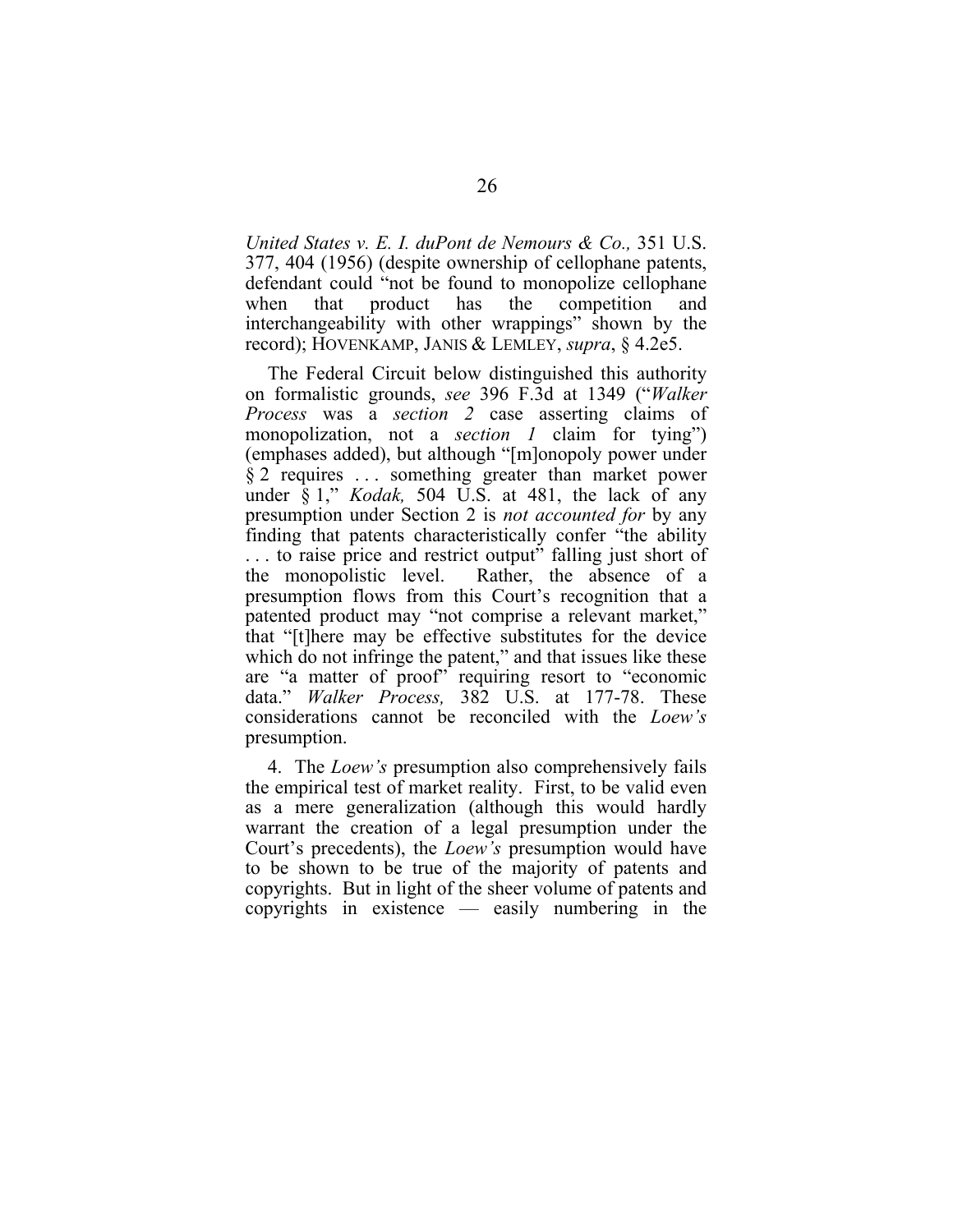millions<sup>18</sup> — such a showing would imply a pervasiveness of mark[et p](#page-35-0)ower in the American economy of a degree that has never been suggested much less demonstrated.

Second, it is a broadly accepted empirical finding that the vast majority of patented and copyrighted products have no commercial value.<sup>19</sup> An intellectual property have no commercial value.<sup>19</sup>

<span id="page-35-1"></span>[Footnote continued on next page] 19 *See, e.g.,* BLAIR & COTTER, *supra*, at 19 ("a majority of patents are never commercialized at all, much less meet with competitive success"); HOVENKAMP, JANIS & LEMLEY, *supra*, §§ 1.3a, 4.2a ("the vast majority of patented products and processes are commercial failures"; "Many patented inventions are never brought to market, and many published books never get beyond their first printing."); IIA AREEDA, HOVENKAMP & SOLOW, *supra*, ¶ 518a, at 138 ("To obtain a patent, the applicant must show an invention is new, useful, and nonobvious. . . . [S]atisfying these three requirements does not mean that the resulting patent can be marketed at all. Most patents have no commercial value."); JAFFE & TRAJTENBERG, *supra* note 18, at 27

<span id="page-35-0"></span><sup>18</sup> The U.S. Patent and Trademark Office ("USPTO") receives over 350,000 applications a year and issues nearly 200,000 patents. USPTO, PERFORMANCE AND ACCOUNTABILITY REPORT FY 2004 § 6.4.1, Table 1, *available at* [http://www.](http:// www. uspto.gov/web/) [uspto.gov/web/](http:// www. uspto.gov/web/)offices/com/annual/2004/060401\_table1.html. The "stock" of patents is currently in excess of 6 million. ADAM B. JAFFE & MANUEL TRAJTENBERG, PATENTS, CITATIONS & INNOVATIONS 3 (2002). Copyright registrations by the U.S. Copyright Office exceed 500,000 annually. U.S. COPYRIGHT OFFICE, ANNUAL REPORT OF THE REGISTER OF COPYRIGHTS 2004 at 64, *available at* <http://www.copyright.gov/reports/annual/> 2004/appendices.pdf. Given ease of creation and the fact that registration is not required for copyright protection to attach, *see, e.g.*, 1 MCCARTHY ON TRADEMARKS AND UNFAIR COMPETITION § 6:6 (4th ed. 2005), the true volume of copyrights created in a given year (or in total) is unknown but likely to be a multiple of the number of registrations.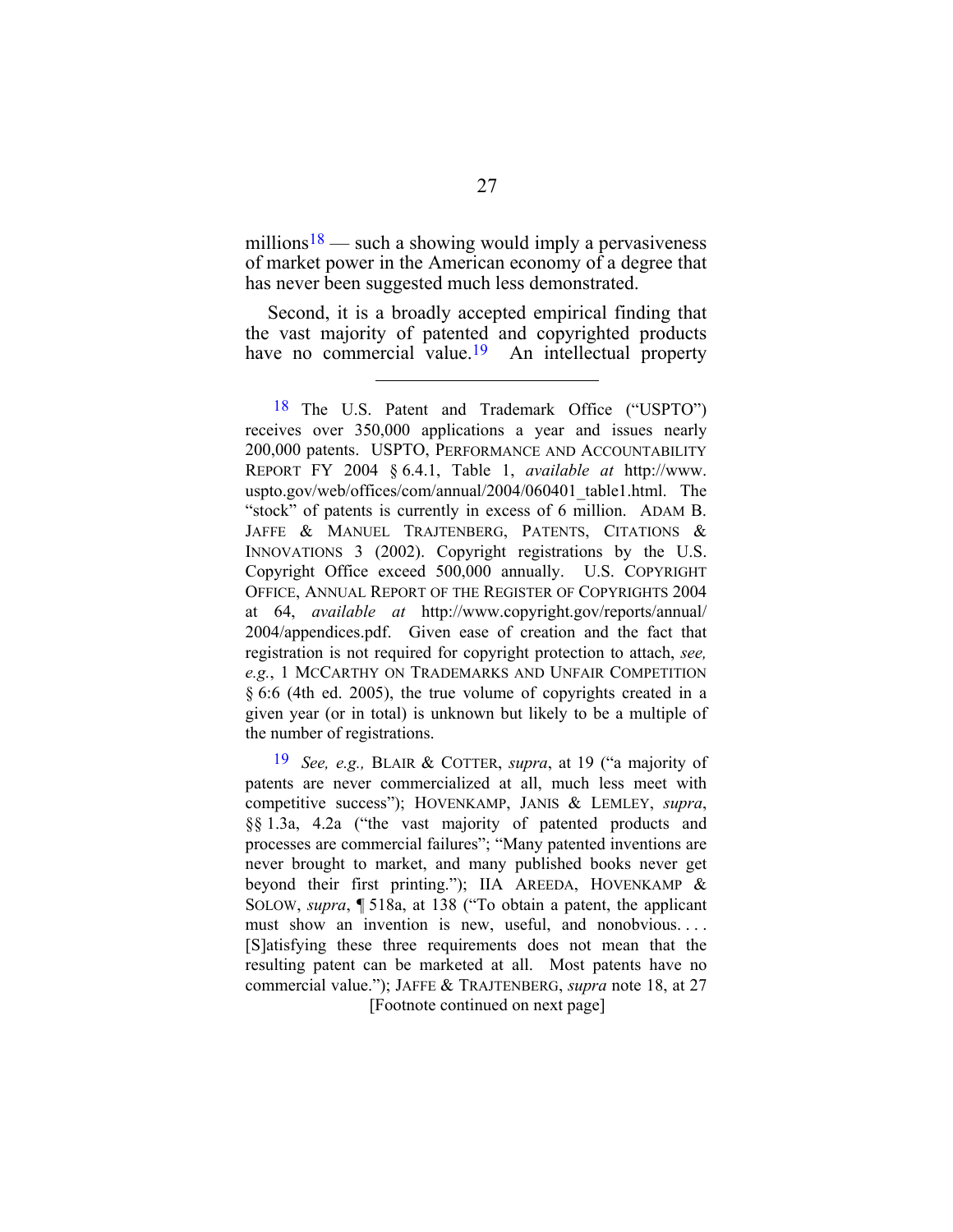right that has little or no value *a fortiori* lacks market power. For example, only 5 percent (or fewer) of patents are ever licensed or enforced by litigation. *See* LANDES & POSNER, *supra*, at 320 n.52 (citing Samson Vermont, *The Economics of Patent Litigation*, *in* FROM IDEAS TO ASSETS: INVESTING WISELY, IN INTELLECTUAL PROPERTY 327, 332 (Bruce Berman ed. 2002)); Mark A. Lemley, *Rational Ignorance at the Patent Office,* 95 Nw. U. L. REV. 1495, 1507 & n.55 (2001). From half to two-thirds of issued patents actually lapse for failure to pay maintenance fees (amounting at most to a few thousand dollars) before the end of their term. *Id*. at 1503 & n.34. Similarly, copyright renewal data (from the period prior to the advent of automatic renewal in 1992) demonstrate that about 80% of copyrights were never renewed (despite small costs of doing so). LANDES & POSNER, *supra*, at 237-38. Of course, to observe that most IP rights have little or no value is not to contend that IP rights *never*  confer market power. "A small percentage of copyrights or patents do in fact claim so much success that their owners acquire significant market power from them, but given the small number this fact can hardly be presumed." HOVENKAMP, JANIS & LEMLEY, *supra*, § 4.2a.

5. Given that a presumption of market power based on mere IP ownership lacks any rational support, the virtual unanimity of antitrust scholars in rejecting such a presumption is unsurprising. "Putting it bluntly, to presume market power in a product simply because it is protected by intellectual property is nonsense." HERBERT HOVENKAMP, FEDERAL ANTITRUST POLICY: THE LAW OF

<sup>[</sup>Footnote continued from previous page]

<sup>(2002) (&</sup>quot;there is substantial evidence to the effect that the distribution of patent values is highly skewed toward the low end, with a long and thin tail into the high-value side"); SUZANNE SCOTCHMER, INNOVATION AND INCENTIVES 275-79 (2004) (summarizing findings of empirical research).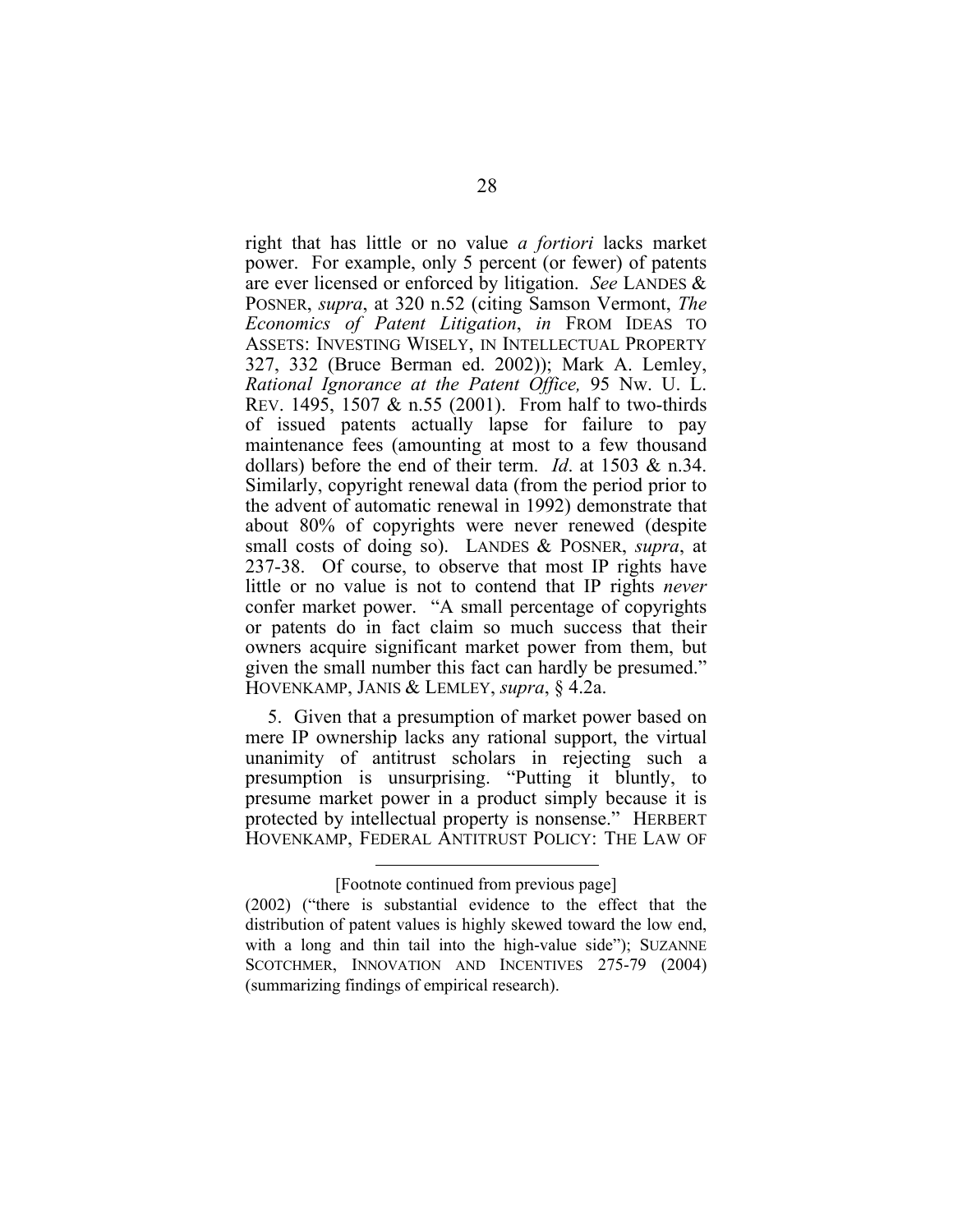COMPETITION AND ITS PRACTICE 142 (1999). *See also, e.g.*, HOVENKAMP, JANIS & LEMLEY, *supra*, §§ 4.2-4.3; LANDES & POSNER, *supra*, at 373-74; IIA AREEDA, HOVENKAMP, & SOLOW, *supra*, ¶ 518a, at 136-37; X PHILLIP E. AREEDA, HERBERT HOVENKAMP & EINER ELHAUGE, ANTITRUST LAW: AN ANALYSIS OF ANTITRUST PRINCIPLES AND THEIR APPLICATION 1737a, at 79 (2004); *Id.* ¶ 1737d, at 83; RICHARD A. POSNER, ANTITRUST LAW 197-98 (2d ed. 2001); William Montgomery, Note, *The Presumption of Economic Power for Patented and Copyright Products in Tying Arrangements*, 85 COLUM. L. REV. 1140, 1149-52 (1985); ROBERT H. BORK, THE ANTITRUST PARADOX 365-68 (1978).

Even more notable is the position adopted by the agencies most directly responsible for enforcing U.S. antitrust policy — the Department of Justice ("DOJ") and the Federal Trade Commission ("FTC"). In 1995, the DOJ and FTC jointly issued Antitrust Guidelines for the Licensing of Intellectual Property, drawing on the Agencies' extensive experience in case-by-case antitrust analysis of real-world markets involving intellectual property. These Guidelines explained that: "The Agencies will not presume that a patent, copyright, or trade secret necessarily confers market power upon its owner." *Id.* at § 2.2. This guidance remains in full force a decade later. Indeed, it was unmodified after full exploration in extensive hearings held in 2002 under the auspices of both agencies (involving input from 300 panelists over 24 days) regarding Competition and Intellectual Property Law and Policy in the Knowledge-Based Economy. The results of those hearings were reflected in a 2003 report in which it was reaffirmed that: "Patents *do not always or even frequently* confer monopoly power on their owners. Indeed, *most patents do not confer monopoly power on their holders*. . . ." FEDERAL TRADE COMMISSION, TO PROMOTE INNOVATION: THE PROPER BALANCE OF COMPETITION AND PATENT LAW AND POLICY 8-9 & n.55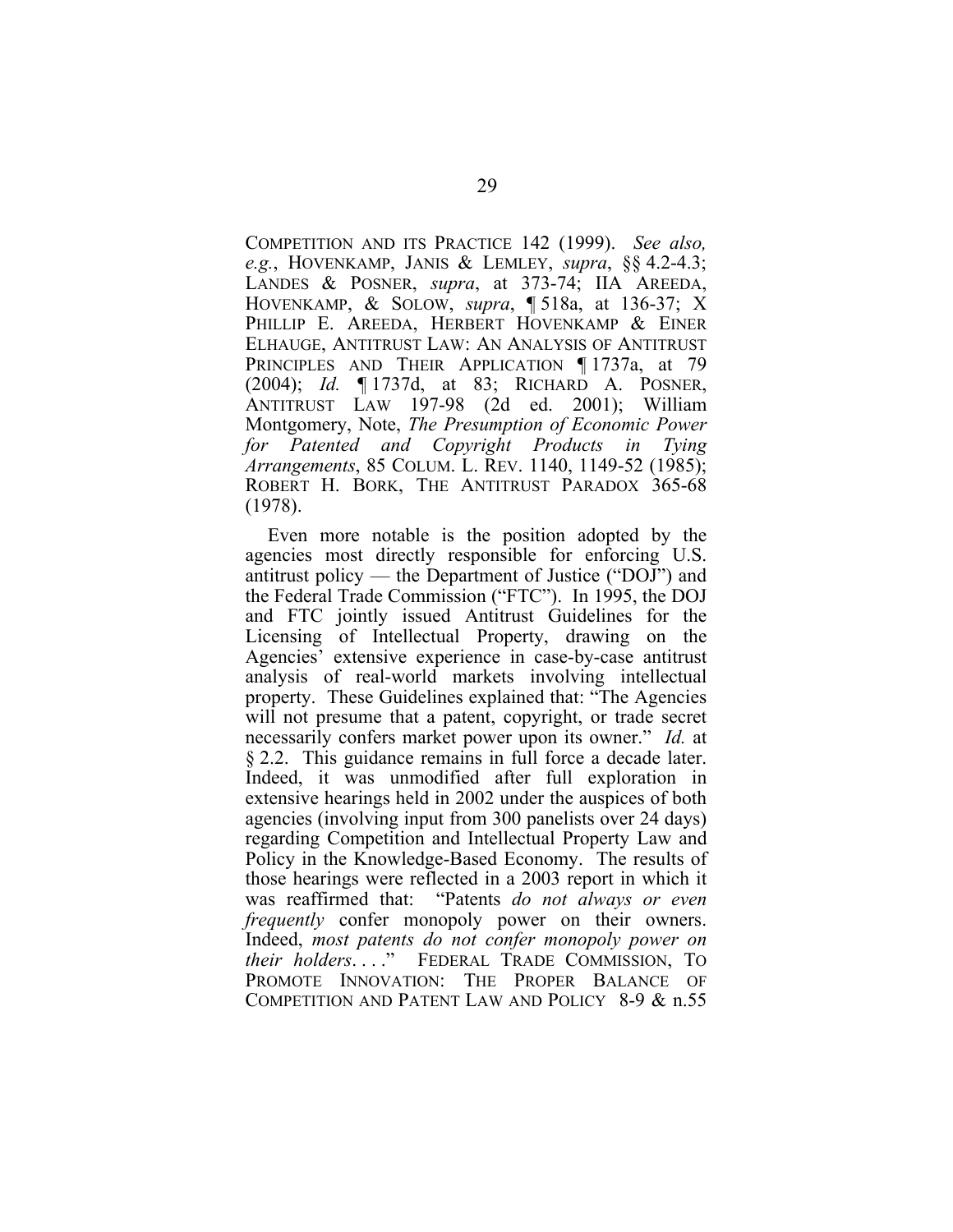<span id="page-38-0"></span>(2003), *available at* <http://www.ftc.gov/os/2003/10/> innovationrpt.pdf (emphasis added and footnote omitted) ("this report uses the terms ['monopoly power' and 'market power'] interchangeably").

#### **CONCLUSION**

For the foregoing reasons, the *Loew's* presumption cannot and should not serve to uphold the judgment of the Court of Appeals below. While the matter at bar is a patent case, the Court should reverse the judgment below and make clear that its holding applies to copyrights and other forms of IP as well. "[I]t would seem quite anomalous to conclude that the presumption should no longer apply to patents, which historically have carried the strongest presumption of power, and not to conclude that it has been lifted from non-patent intellectual property as well." HOVENKAMP, JANIS & LEMLEY, *supra*, § 4.2e6.

Respectfully submitted.

DANIEL G. SWANSON  *Counsel of Record*  JULIAN W. POON GIBSON, DUNN & CRUTCHER LLP 333 South Grand Avenue Los Angeles, CA 90071-3197  $(213)$   $2\bar{2}9 - 7000$ 

*Counsel for Amici Curiae (as stated in the Appendix)* DANIEL E. ROBBINS 15503 Ventura Boulevard Encino, CA 91436 (818) 382-1766

VICTOR S. PERLMAN American Society of Media Photographers, Inc. 150 North Second Street Philadelphia, PA 19106-1912 (215) 451-2767

August 3, 2005